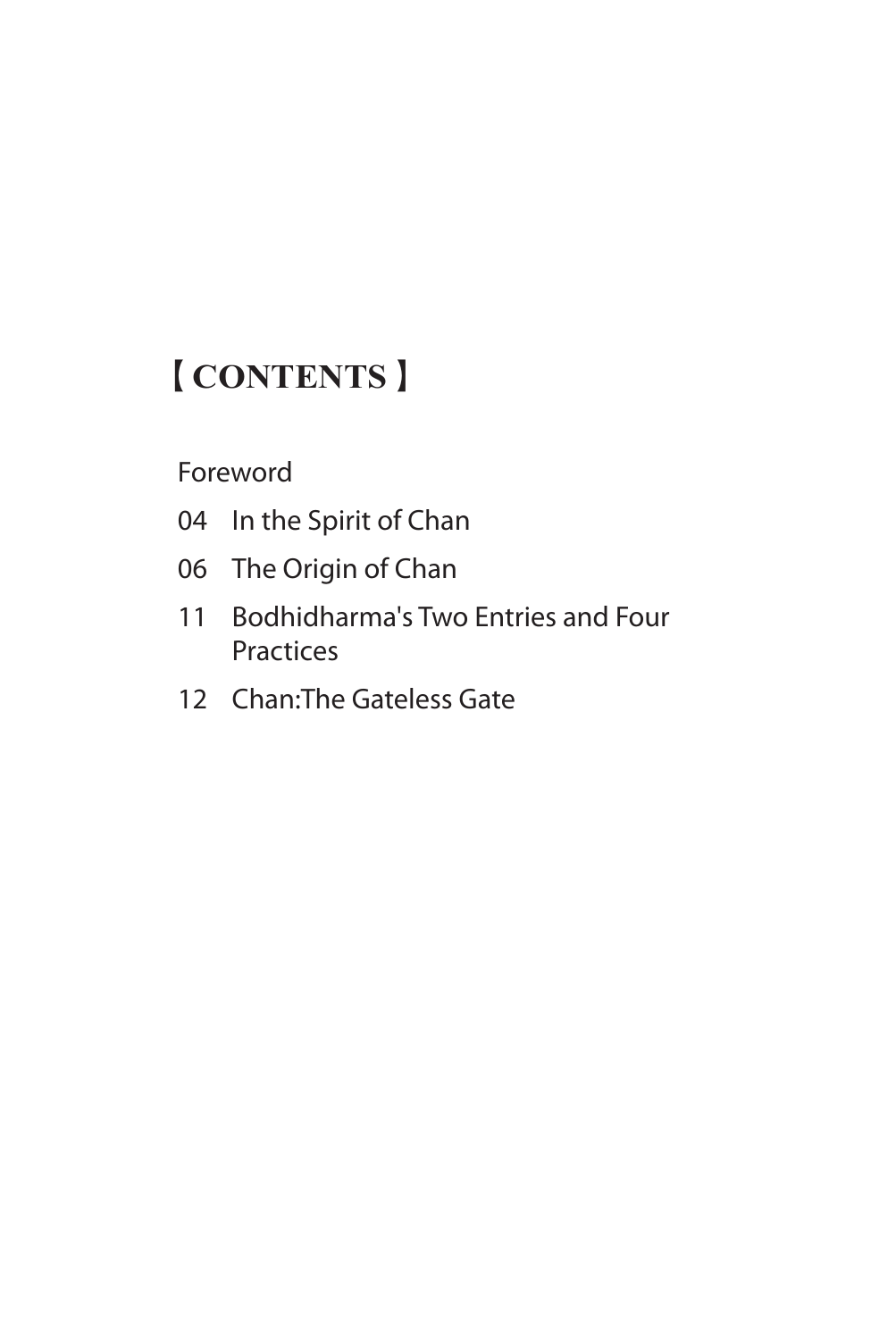#### *Foreword*

A window on the world of Chinese Zen(Chan), this little booklet is a short summary of Chan Buddhist thought distilled from Master Sheng Yen's published and unpublished materials. It is published in the hope of providing beginners and the general public with a new and fresh perspective on the self, the mind, and the nature of our relationships and interactions in the world. Students of other spiritual denominations and Buddhist traditions will find it a helpful guide to understanding the basic ideas and methods of Chan.

In the Spirit of Chan is a concise survey of the origins and development of Chan Buddhism, and an introduction to the essential principles and perspectives of Chan Buddhist theory and practice. Two special Chan meditation methods, derived from the Caodong (pronounced: tsao dong) and Linji traditions, are revealed in a clear and inspiring manner, as well as a useful daily method of relaxing our body and mind.

Master Sheng Yen, the author of this book, is a living gem of the contemporary Buddhist world. Besides his vast knowledge of Buddhist scriptures and personal experience of the wisdom of the Buddha, his consistency in precept-holding, his promotion of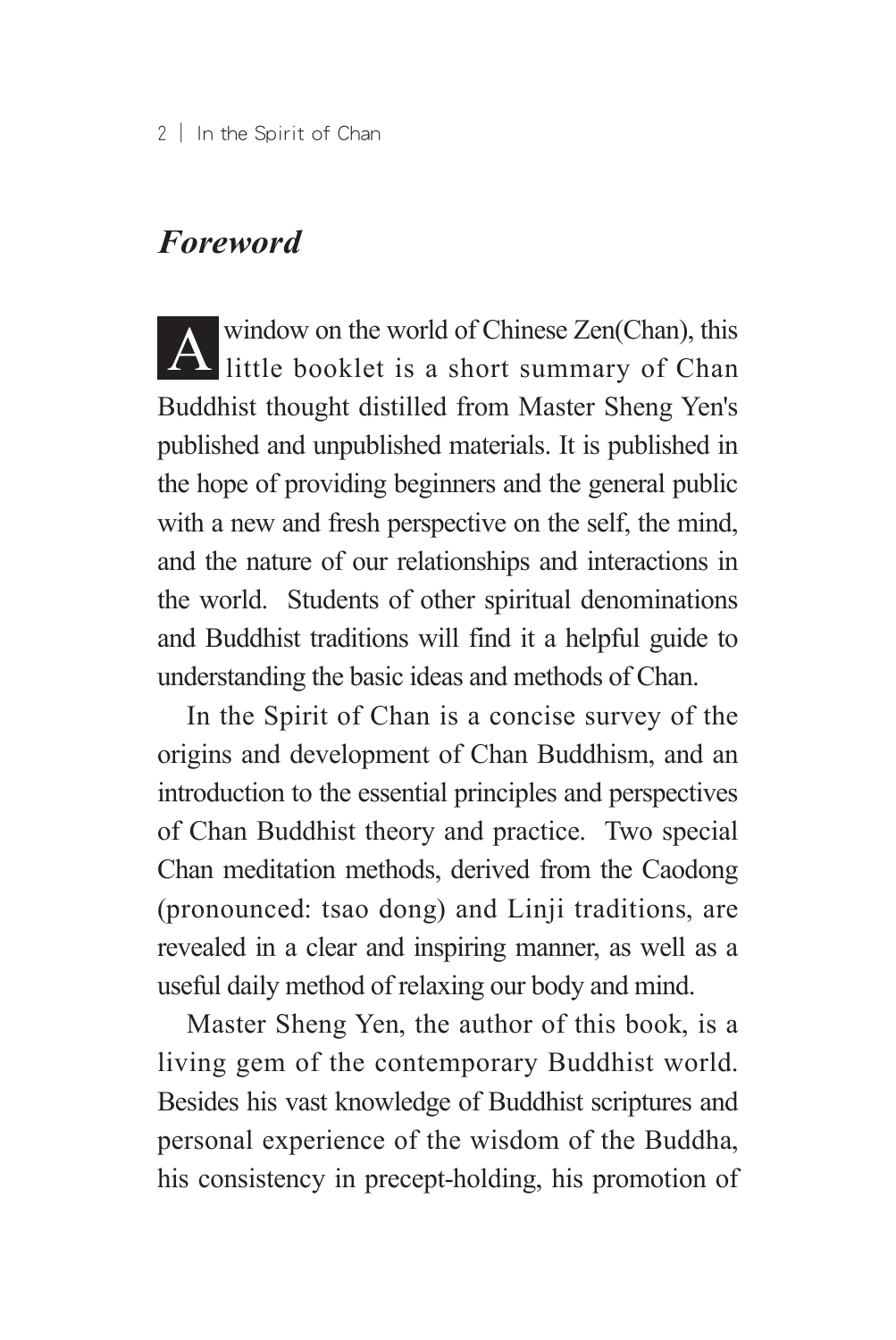Buddhist education, and his vows and dedication to, as he would say, "building this world into a pure land" define his unique character and importance. He is one of the last generation of teachers who came from the East to teach Buddhism in the West.

Indeed, his clear words have reached and helped many people throughout the world. For the benefit of all those who, in our complex times, wish to begin treading the path of enlightenment, may this booklet offer light and direction to people around the world.

> Guo-gu New York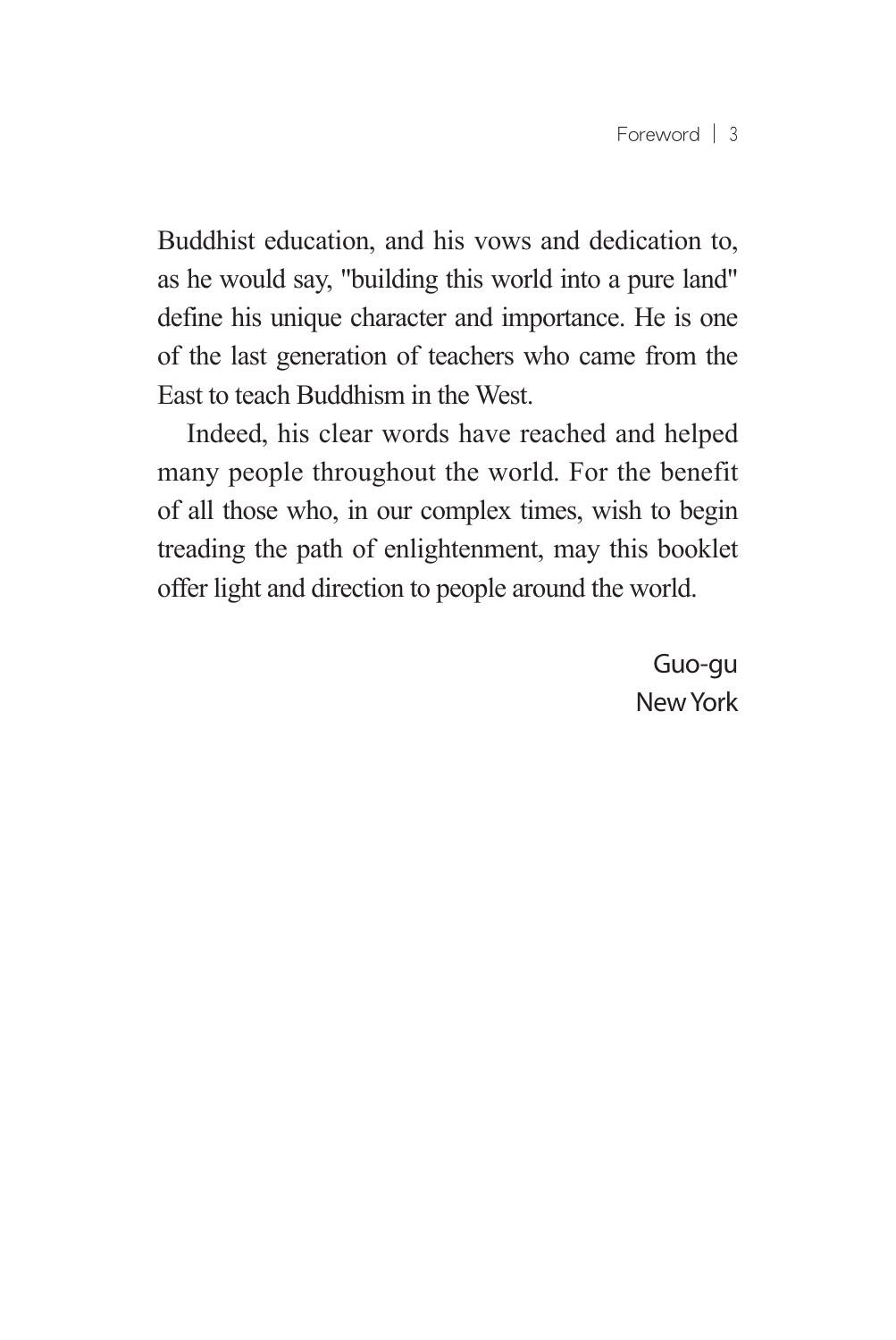## *In the Spirit of Chan*

P erhaps some of you have heard the sayings "Chan is not established on words and language" and "Chan is a transmission outside conventional teachings." But if Chan does not rely on words, why would anyone want to read a Chan book? Isn't that a contradiction? Although Chan is not established on words, it has, among the many sects of Buddhism in China, left behind the most writing. The primary goal of these writings, however, is to show you or teach you that "Chan is not established on words and language" and that "Chan is a transmission outside the conventional teachings." So there is a reason for you to read such a book.

The word "Chan" can mean enlightenment, and enlightenment can be understood to mean realizing "the first meaning," or "the ultimate truth." In Chan, there is also what is called "secondary meaning," or "conventional truth." Conventional truth can be expressed in words and concepts, but the primary, or ultimate, truth of Chan cannot be expressed in words. In the Chan tradition, sometimes the ultimate truth is compared to the moon, and the conventional truth compared to a finger pointing at the moon. No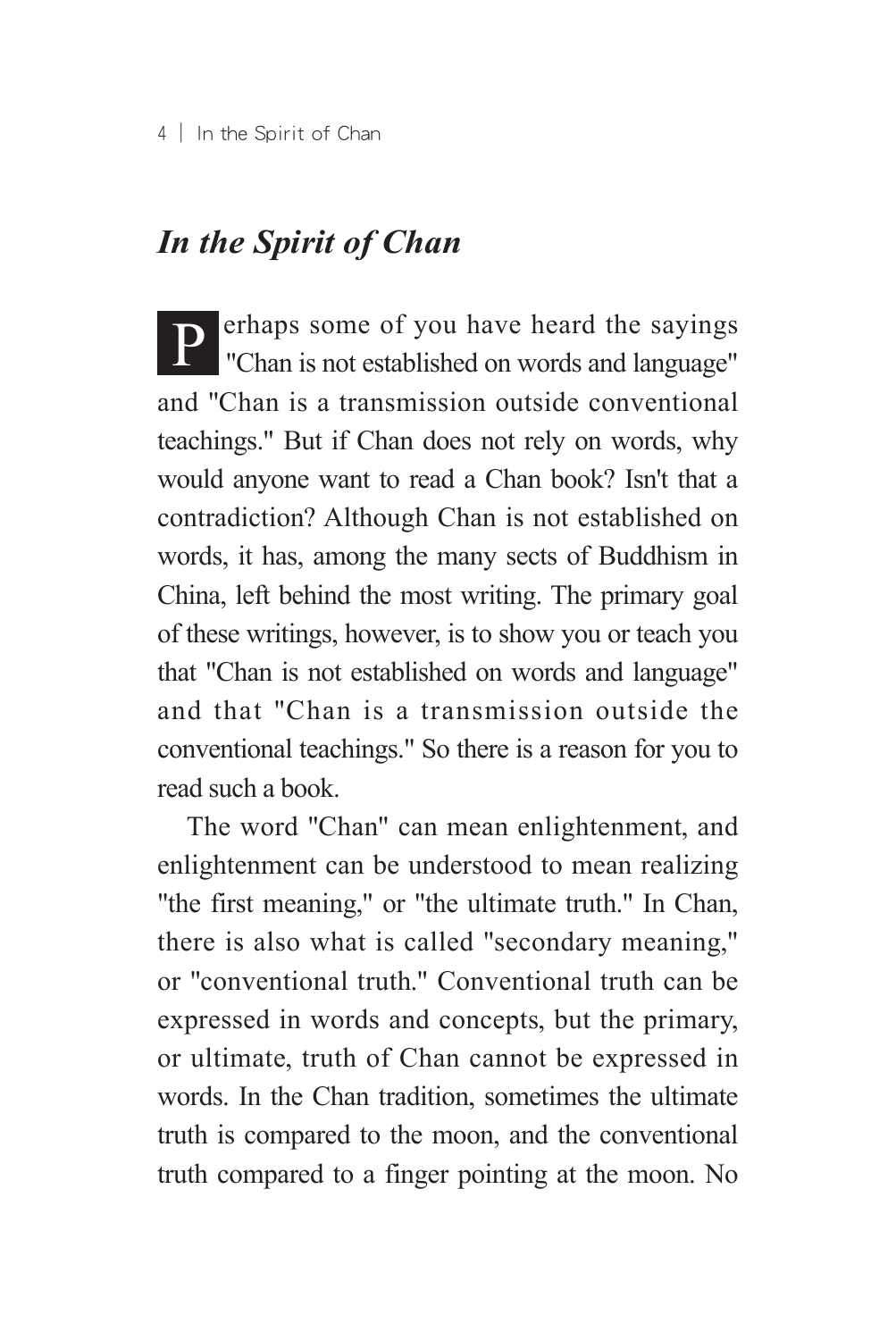one would mistake the finger for the moon. Words, language, ideas, and concepts are like the finger and can express just the conventional truth. These words and concepts only point to the ultimate truth. The ultimate truth can be called mind, original nature, or Buddha-nature. It is something everyone must experience for himself or herself. It can never be fully described.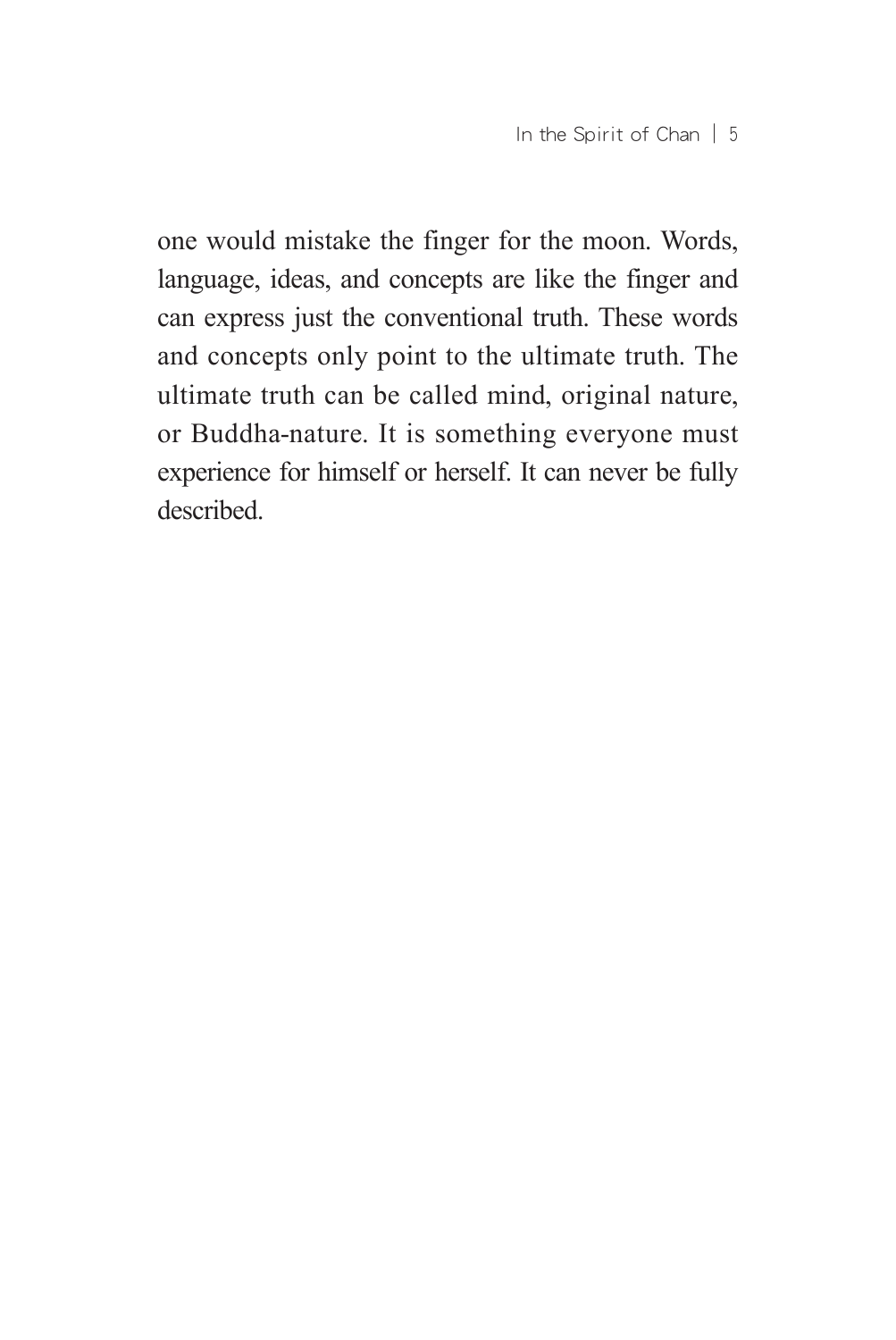## *The Origin of Chan*

What is the source of Chan? According to the Chan lore, the monk Bodhidharma brought Chan from India to China in about 500 C.E., more than a thousand years after Shakyamuni Buddha's death. But Indian history contains few records of the interim period, so we know relatively little about the origins of Chan practice.

We do know stories and legends that describe the origins of Chan. Most famous is the account of the transmission of the Dharma (Buddhist 'truth' or 'law') to Mahakashyapa, one of the Buddha's chief disciples, who became the First Patriarch in the Chan lineage. The story is this: one day during a sermon at Vulture Peak, Shakyamuni Buddha held a flower in his hand in front of the assembly and did not speak. No one seemed to know what this gesture meant, but Mahakashyapa smiled. The Buddha said, "The Treasure of the Eye of the True Dharma, the Wondrous Mind of Nirvana; only Mahakashyapa understands." This event marks the beginning of the Chan lineage and the master-to-disciple transmission that continues to this day. This story was unknown to Buddhist history until the tenth-century Song dynasty. But the literal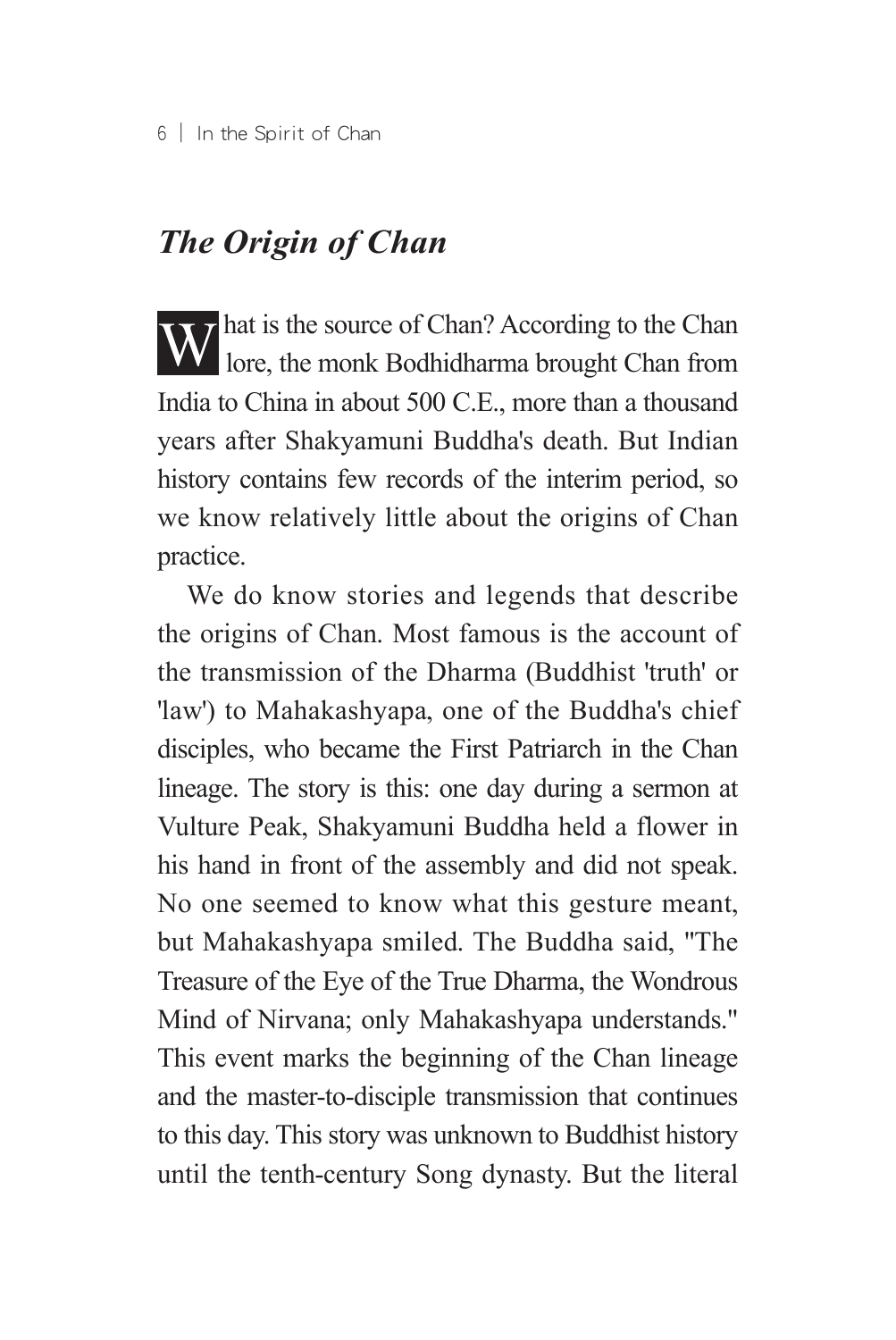truth of the story is not as important as the message it contains about the nature of Chan.

Shakyamuni Buddha had two other disciples, one very bright and the other quite dull. The first disciple, Ananda, had a powerful mind and a fabulous memory. However, he never attained enlightenment during Shakyamuni's lifetime. Ananda thought that Buddha would reward his intelligence with enlightenment. It never happened. After Buddha entered nirvana, Ananda hoped Mahakashyapa would help him.

After Buddha's passing, Mahakashyapa tried to gather 500 enlightened disciples together in order to collect and record the Buddha's teachings. He could find only 499. Some suggested that he invite Ananda, but Mahakashyapa said that Ananda was not enlightened and therefore was unqualified for the assembly. He said that he would rather not have the gathering at all than allow Ananda's attendance.

But Ananda persisted. Mahakashyapa turned him away three times. Ananda said, "Buddha has entered nirvana. Now only you can help me reach enlightenment!" Mahakashyapa said, "I'm very busy. I cannot be of help. Only you can help yourself." At last, Ananda realized that he had to rely on his own efforts if he wished to attain enlightenment. He went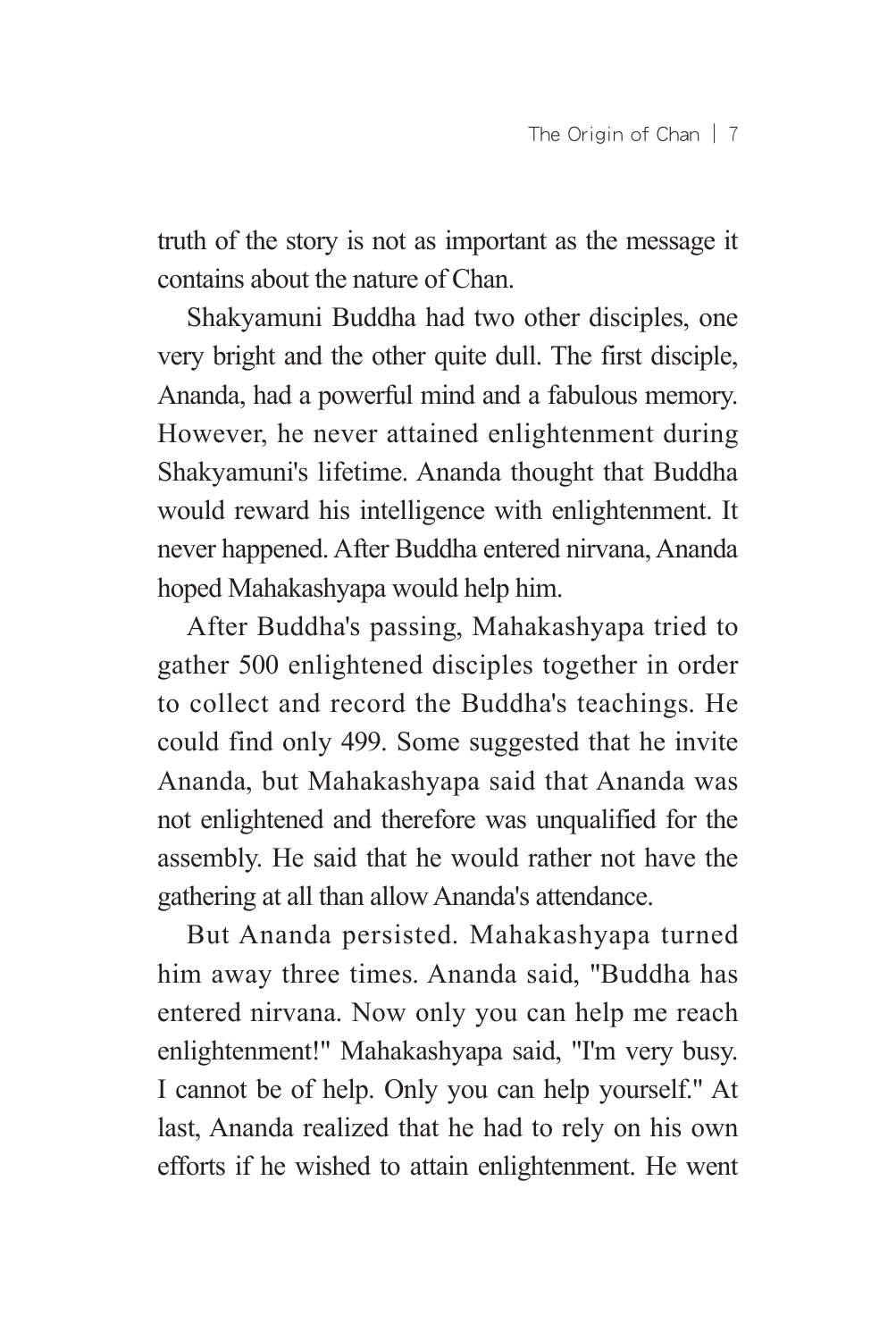off to a solitary and secluded place. As he was about to sit down, he attained enlightenment! Why? At that moment he relied on no one and dropped all of his attachments.

Another story describes the dim-witted disciple named Suddhipanthaka, or Small Path. All except Small Path could remember Buddha's teachings. If he tried to remember the first word of a phrase, he forgot the second, and vice versa. Buddha gave him the job of sweeping the ground, since he didn't seem fit to do anything else.

After he had swept the ground for a very long time, Small Path asked, "The ground is clean, but is my mind-ground clean?" At that moment everything dropped from his mind. He went to see the Buddha, who was very pleased with his accomplishment and affirmed that Small Path had become enlightened.

These are recorded in the early texts as true stories, but their meaning goes beyond their original context. The first story illustrates that in practice, knowledge and intelligence do not necessarily guarantee enlightenment and the second story shows that even a slow person can attain enlightenment. Although Shakyamuni Buddha, Mahakashyapa, and Shariputra were people of great learning, Chan has less to do with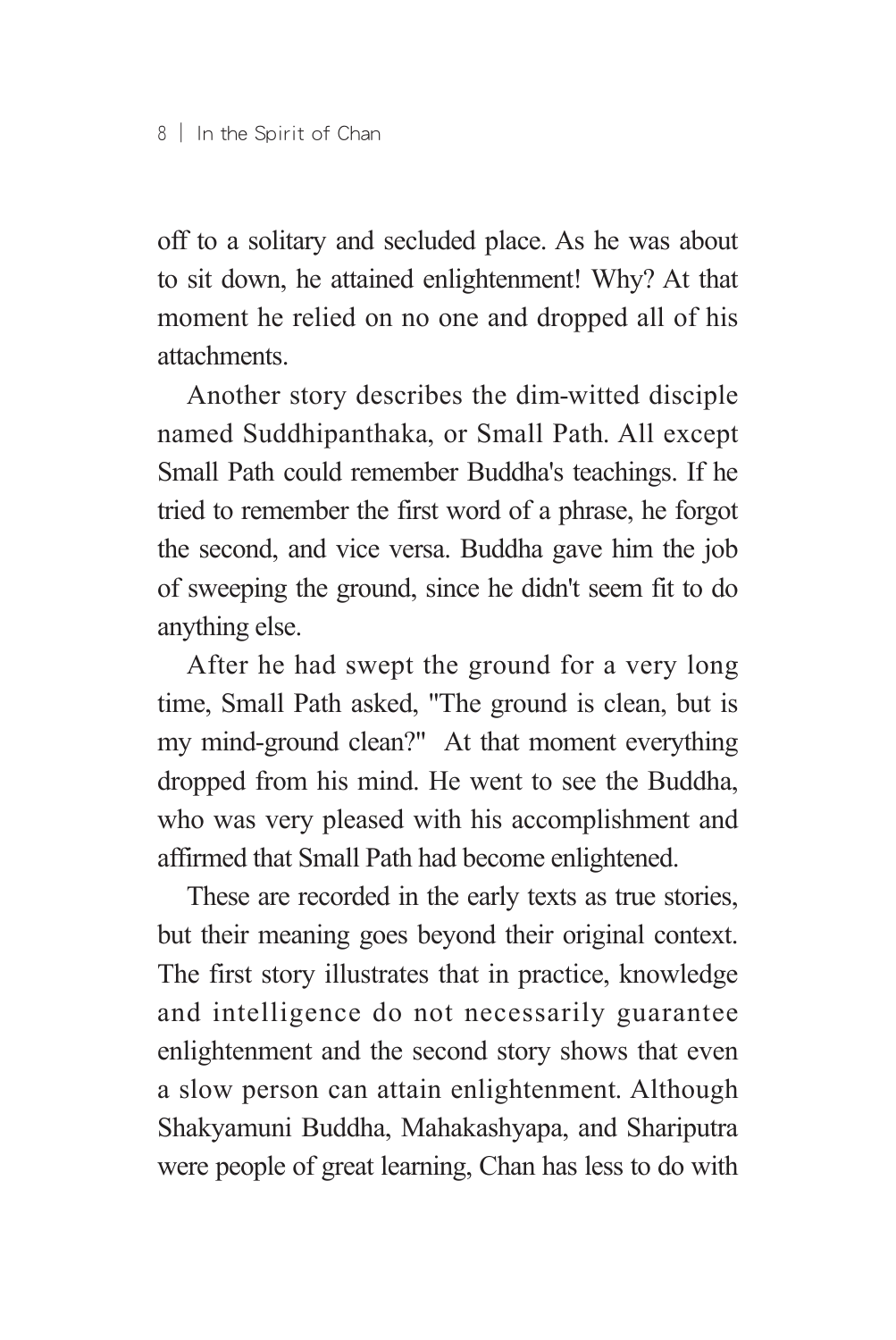great learning than with the problem of the mind that is filled with attachments. Enlightenment can be reached only when one's mind is rid of attachments.

It is said that twenty-eight generations of transmissions occurred from the time of Mahakashyapa to the time of Bodhidharma, who is considered the First Patriarch of Chinese Chan. His teachings were transmitted through a single line for five generations until the time of the Sixth Patriarch, Huineng (638-713), whose many disciples established many branches, some of which still survive today. I am the 62nd lineage holder of Chan from Huineng and the 57th generation in the Linji (810-866) tradition. In the Caodong lineage, I am the 50th generation descendant of the co-founder, Master Dongshan (807-869).

Chan is not precisely the Buddhism brought by Bodhidharma from India, but Bodhidharma brought certain insights to China, and the Chan tradition is related to these. He taught that everything comes from the mind, that the nature of the mind is Buddhanature, that Buddha-nature is inherent in every sentient being, and that the essential method for realizing this original nature is beholding the mind. These ideas were controversial when they were first presented in China, because they seemed to contradict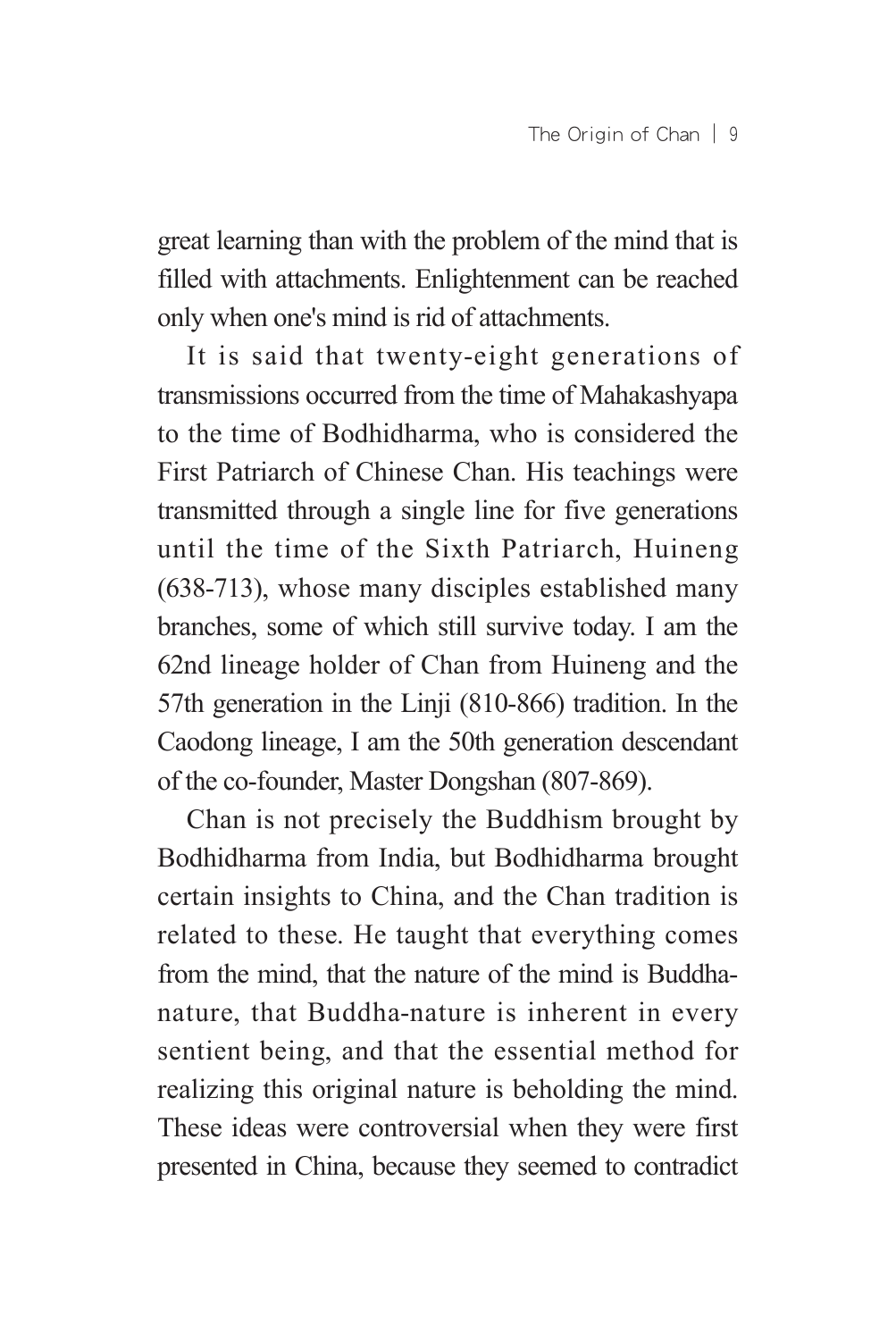the more complicated philosophies and practices of other Buddhist schools, but they are really just basic Buddhism, stripped to its essence.

There is a famous story about the enlightenment of Bodhidharma's disciple Huike that illustrates the barebones nature of Bodhidharma's Chan. Huike went to Bodhidharma and said, "Master, could you calm my mind for me?" Bodhidharma said, "Hand over your mind and I will calm it for you!" Huike searched within and then told Bodhidharma that he could not find his mind. Bodhidharma then said, "There, I have already calmed your mind for you." This is the account of Huike's enlightenment. Those of you who have been on retreat and suffered a lot of pain in your legs from sitting meditation apparently need not have done so. Unfortunately, you did not meet Bodhidharma.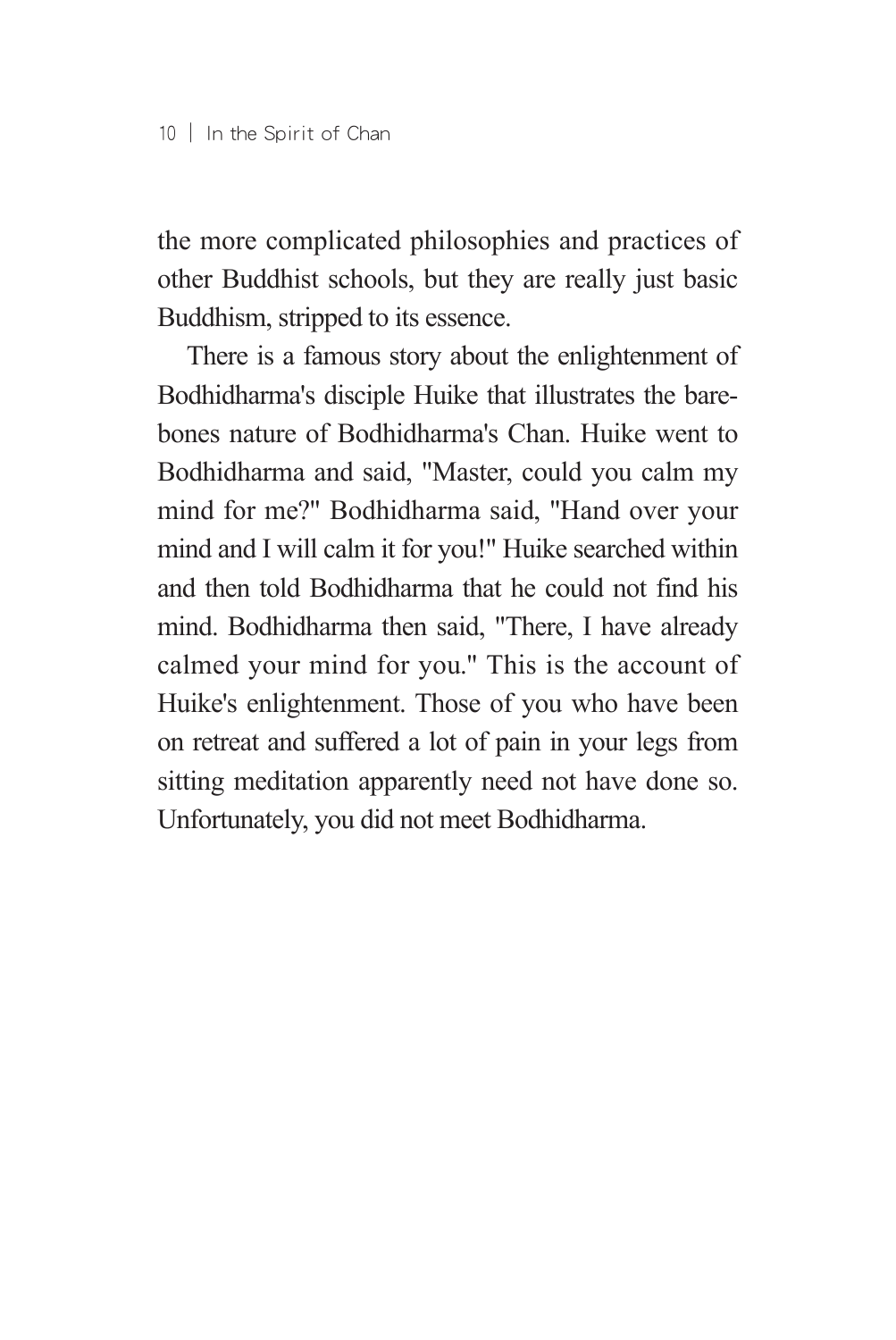# *Bodhidharma's Two Entries and Four Practices*

T here is an important work attributed to Bodhidharma called The Two Entries and Four Practices, in which he details more explicitly what sentient beings must do to realize their true nature. The "two entries" are entry through principle and entry through practice. Entry through principle means directly seeing the first principle, or original nature, without relying on words, descriptions, concepts, experience, or any thinking process. Entry through practice refers to the gradual training of the mind.

Bodhidharma describes entry through principle as follows: "Leaving behind the false, return to the true; make no discriminations between self and others. In contemplation, one's mind should be stable and unmoving, like a wall." This may sound like the direct, easy path to enlightenment, but it is in fact the most difficult. If we think of Bodhidharma's own enlightenment as an entry through principle, then we would have to say that it only came after a lifetime of practice, culminating in his nine years of meditation facing a wall in a cave on Mount Song. Actually, the method used to accomplish entry through principle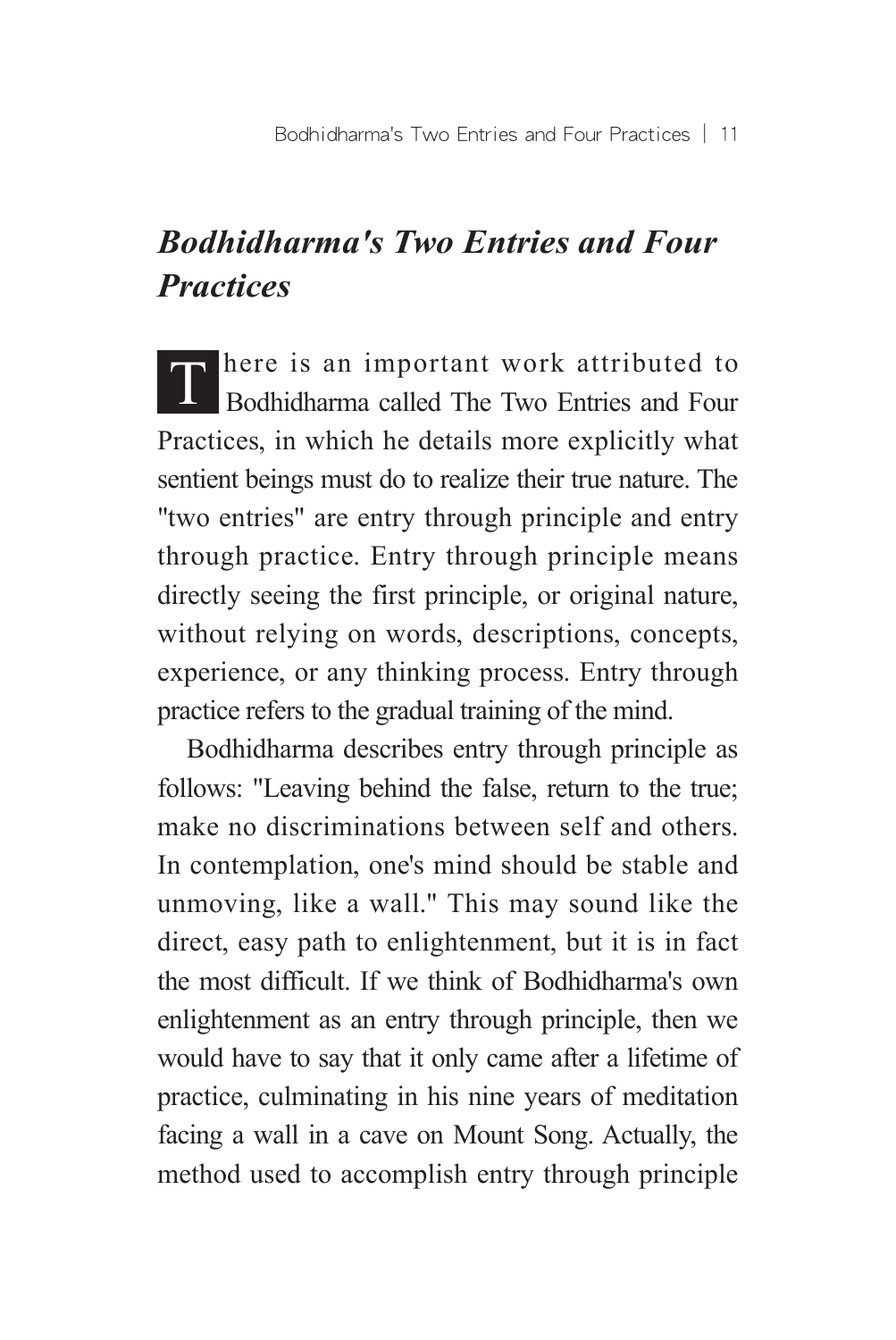is precisely this phrase, "One's mind should be stable and unmoving, like a wall." This does not mean that the mind is blank; on the contrary, it is alert and clear, illuminating everything with awareness and responding with compassion. This is ideal, and it is the state of mind referred to in entry through principle.

The second entry to attaining realization is through practice, of which there are four: accepting karmic retribution, adapting to conditions, no seeking, and union with the Dharma. Each practice is progressively more advanced, and therefore, they should be followed in order.

The first practice, "accepting karmic retribution," involves recognizing the effects of karma and cause and consequence. Karma is a Sanskrit term that translates literally as action". When we carry out an action, a karmic force remains that leads to a consequence in the future, whether in the present existence, or in a future one. The karmic effect of a particular action is not permanently fixed, because the continual performance of new actions modifies the karmic force accordingly, but in all cases, there is a cause-and-consequence relationship, and the consequence will be similar in nature to the cause. Therefore, when we face adversity, we should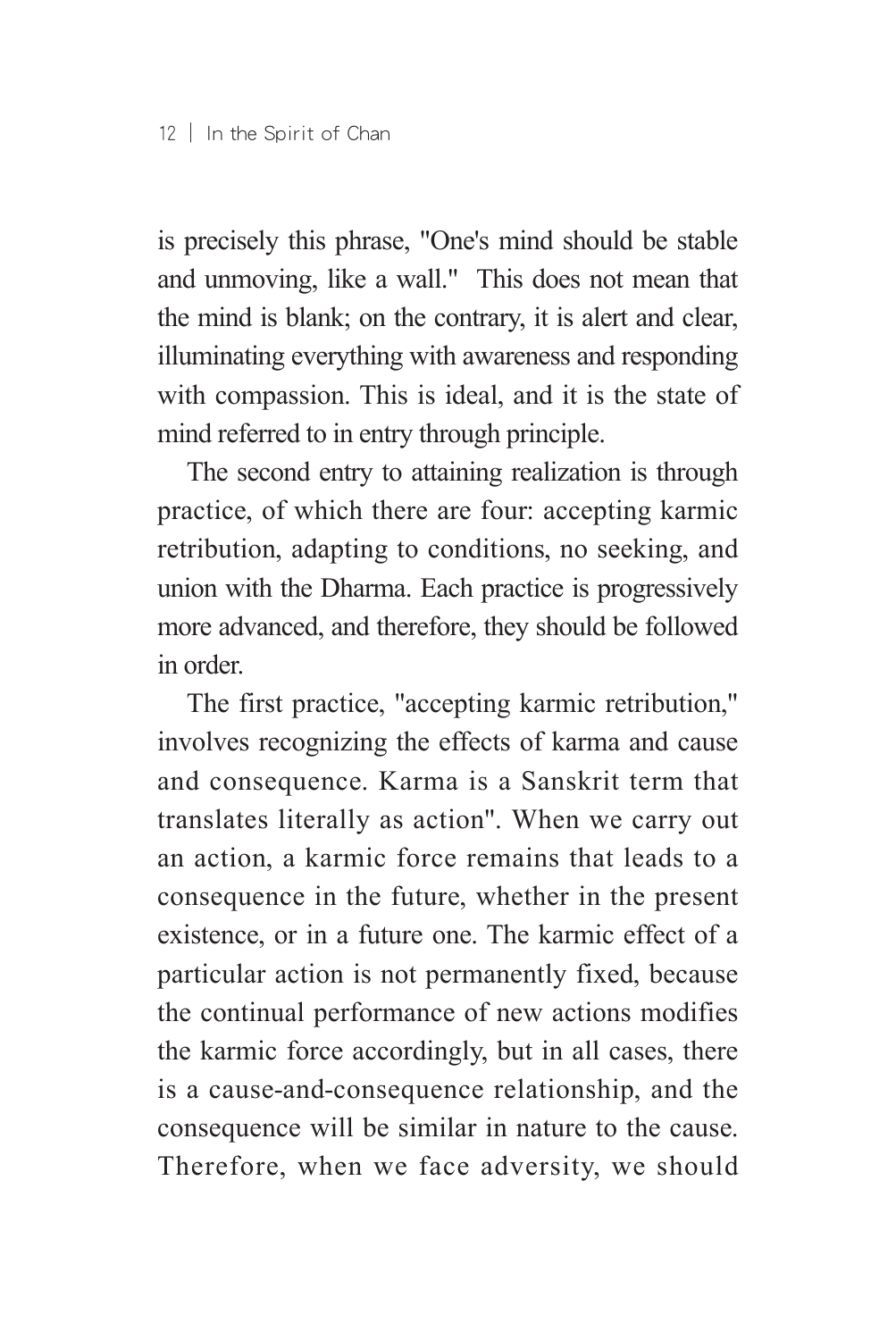understand that we are receiving the karmic retribution from countless previous actions in countless previous lives. When we pay back some of our debt, we should feel happy that we have the capacity to do so. If we have this perspective, then when misfortunes arise, we will be tranquil and without resentment. We will not suffer from disturbing emotions or be discouraged or depressed. This is an important practice.

Karma, or cause and consequence, has to be understood and applied in conjunction with the Buddhist concept of causes and conditions. The coming together of causes and conditions makes it possible for things to happen. We cannot and should not run away from our responsibilities and the retribution caused by our karma. But we should try to improve our conditions and karma. If things can be improved, we must try to make them better. If they can't be changed, then we should accept them with equanimity as karmic retribution.

It might be easy to confuse the principle of causes and conditions with that of cause and consequence. In fact, the two principles are intimately connected with each other, and it is difficult to talk about one without mentioning the other. From the standpoint of cause and consequence, we can say that the earlier event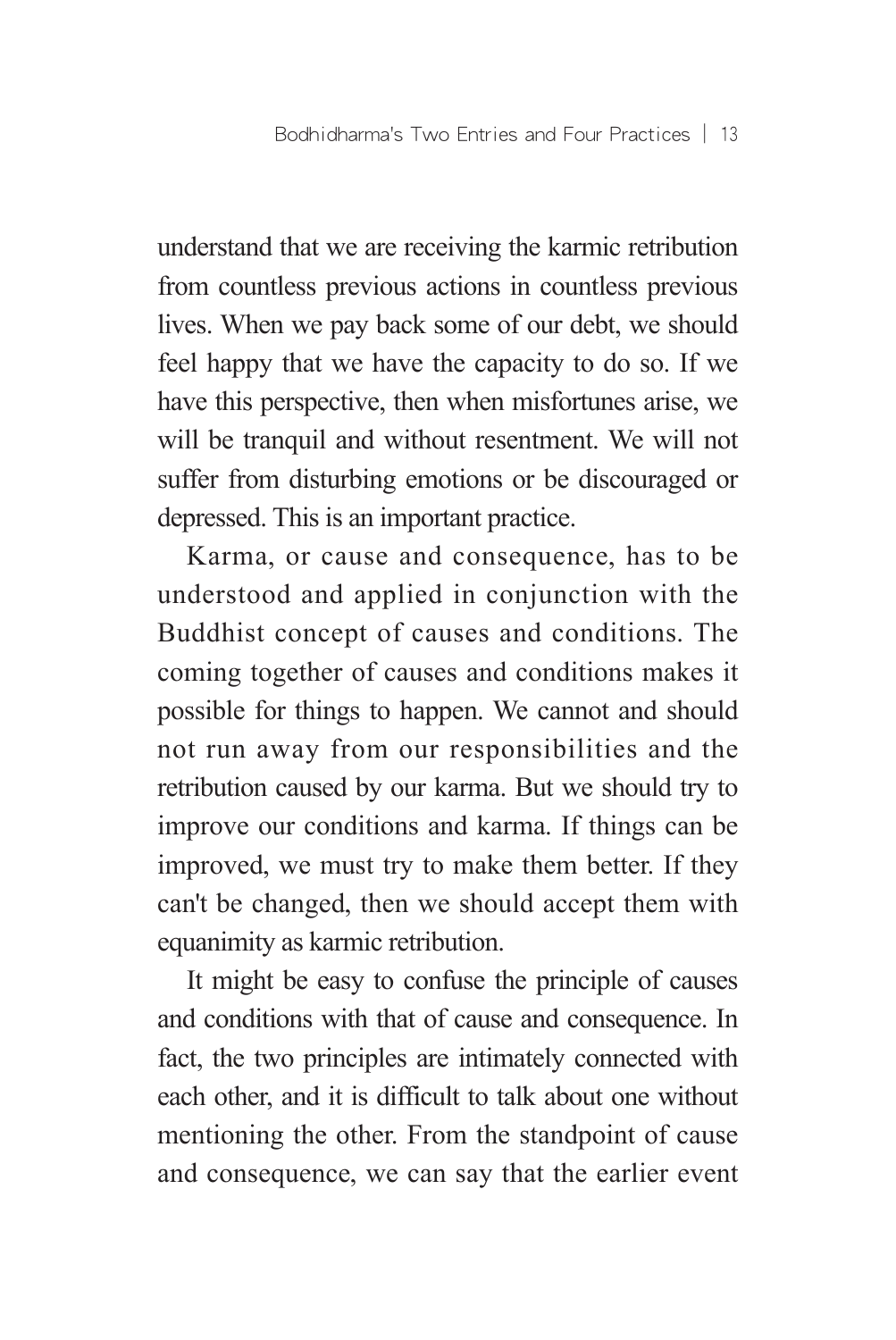is the cause and the later event is the consequence. One event leads to the next. A cause, however, cannot lead to a consequence by itself. Something else must occur, must come together with the cause, to lead to a consequence. This coming together of events and factors is referred to as causes and conditions. A man and woman together do not automatically lead to children. Other factors must come together in order for the cause (parents) to lead to the consequence (children). Parents, children, and the other factors involved are all considered causes and conditions.

Causes and conditions can also be thought of as "dharmas", a Sanskrit term referring to all phenomena, whether physical or mental. This meaning is distinct from "Dharma"-with a capital D-which refers to the teachings of the Buddha, and the methods and principles of practice. However, even the teachings of the Buddha and the methods of practice are themselves phenomena, or dharmas.

In any case, the condition (one dharma) that intersects with a cause (another dharma) must have itself been caused by something else, and so on and so on, infinitely in all directions throughout space and time. All phenomena arise because of causes and conditions. Any phenomenon that arises is itself a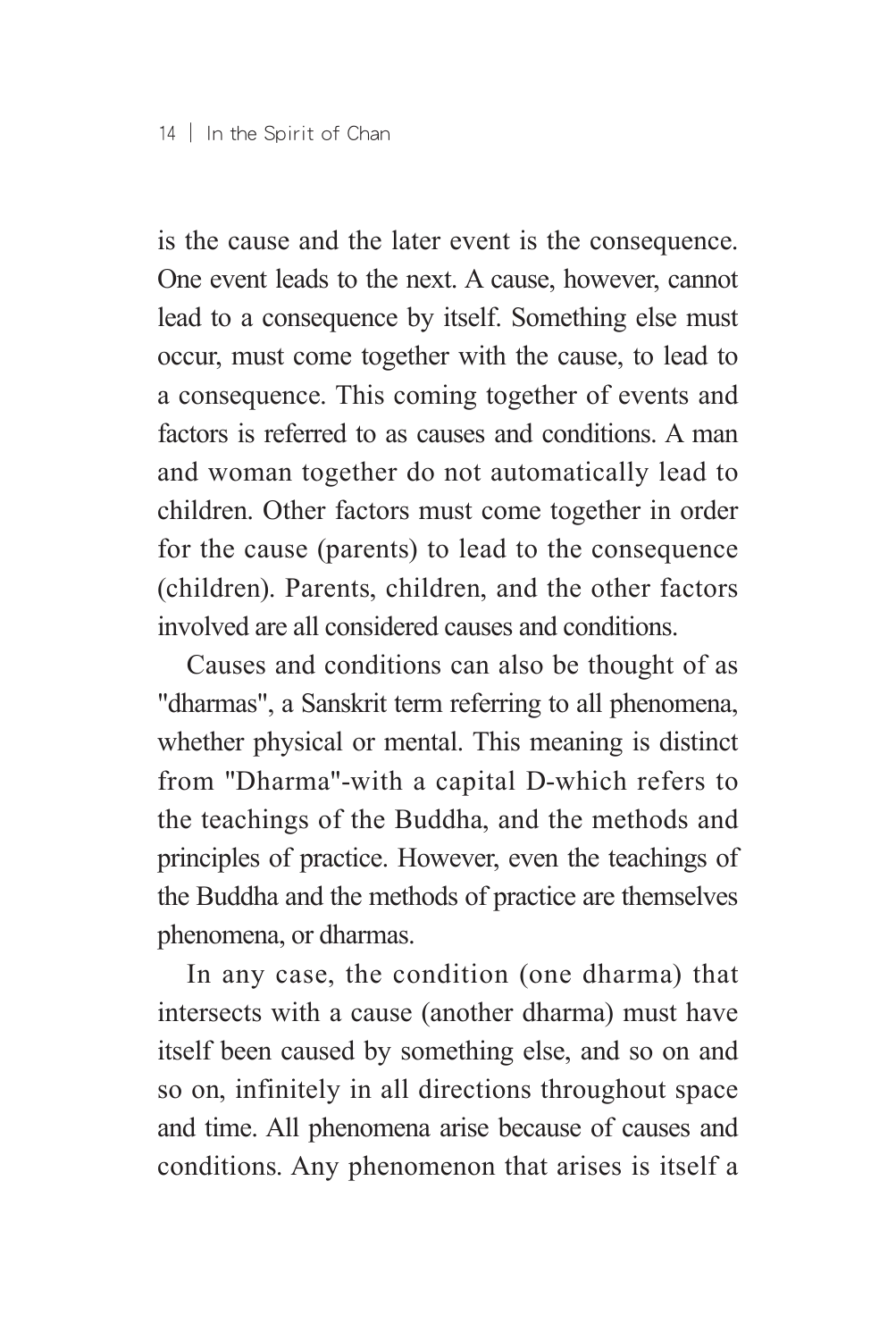consequence of a previous cause and arose because of the coming together of causes and conditions. This leads to the concept of conditioned arising, also known as dependent origination, which means that all phenomena, or dharmas, no matter when or where they occur, are interconnected.

Since all dharmas are the consequences of causes and conditions, their arising is conditional. This includes not only arising and appearing but also perishing and disappearing. A person being born is a phenomenon, and a person dying is a phenomenon; a bubble forming is a phenomenon, and a bubble bursting is a phenomenon; a thought appearing is a phenomenon, and a thought disappearing is a phenomenon. All dharmas arise and perish because of causes and conditions.

The second of the four practices recommended by Bodhidharma is "adapting to conditions". It also requires an understanding of causes and conditions. Adapting to conditions means that we should do our best within the constraints of our environment. If our circumstances are fortunate or something good happens to us, we should not get overly excited. Good fortune, like bad, is the result of karmic retribution. Why should we feel excited when we are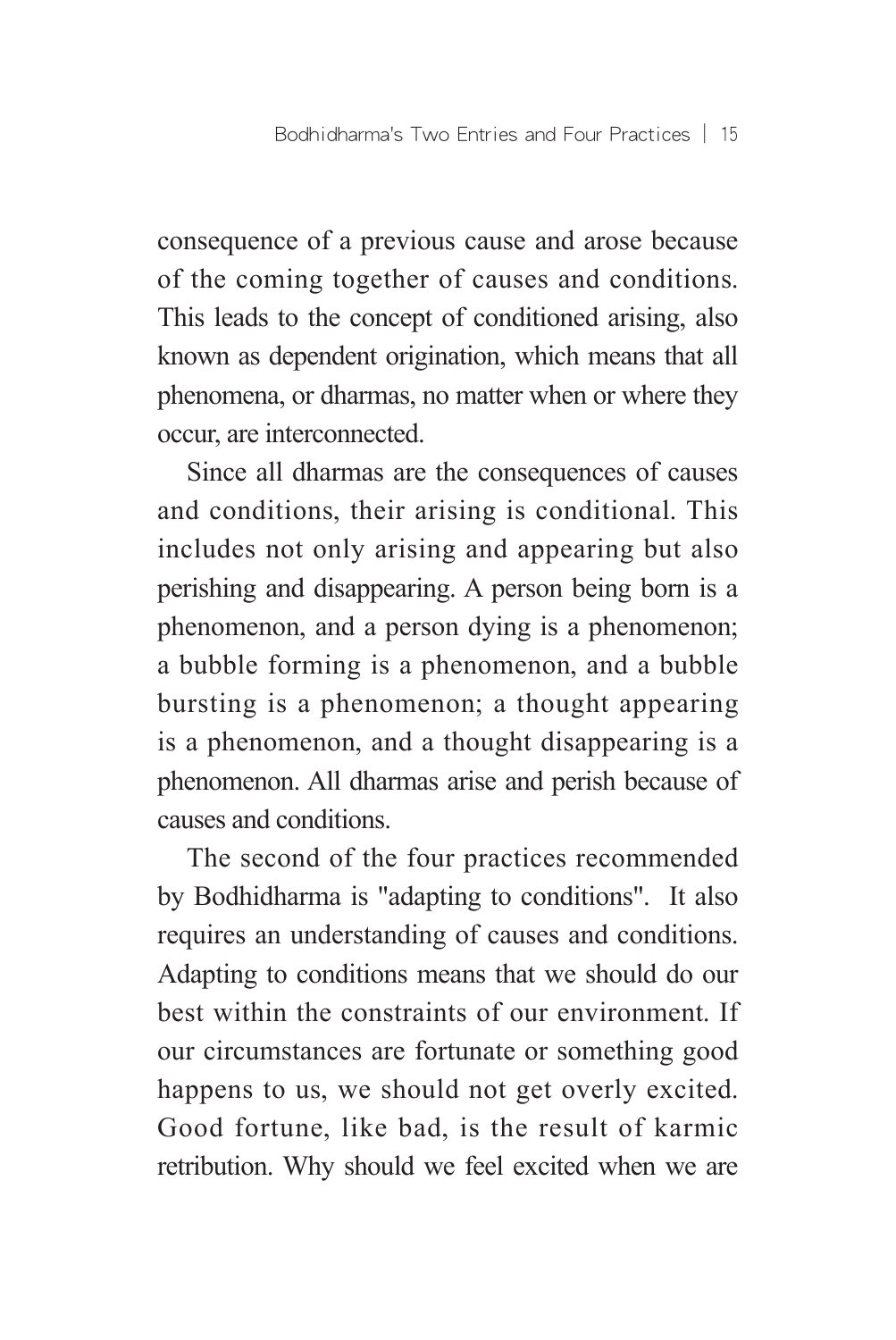only enjoying the fruits of our own labor? It is like withdrawing money from our own bank accounts. By the same token, we should not be overly proud, because good fortune, like bad, is the result of many causes and conditions coming together. How can we take credit for our accomplishments, when they depend so much on the good will of others, on the sacrifices of our parents, on the circumstances of history? The practice of adapting to conditions means that you accept your karma, or cause and consequence, without being overly joyful, self-satisfied, or disappointed.

Accepting karmic retribution and adapting to conditions are very helpful practices in daily life. They allow us to improve our conditions and karma and maintain a positive attitude toward life. They help us enjoy equanimity in the face of changing circumstances, improve our behavior, and keep our relationships harmonious. These teachings of Bodhidharma are not hard to understand, and any ordinary person can make use of them. If we can apply them in daily circumstances, we will fulfill our responsibilities and we will make the best of our opportunities. In this way, life will be more meaningful.

The third of Bodhidharma's four practices is "no seeking". There is a Chinese saying that "people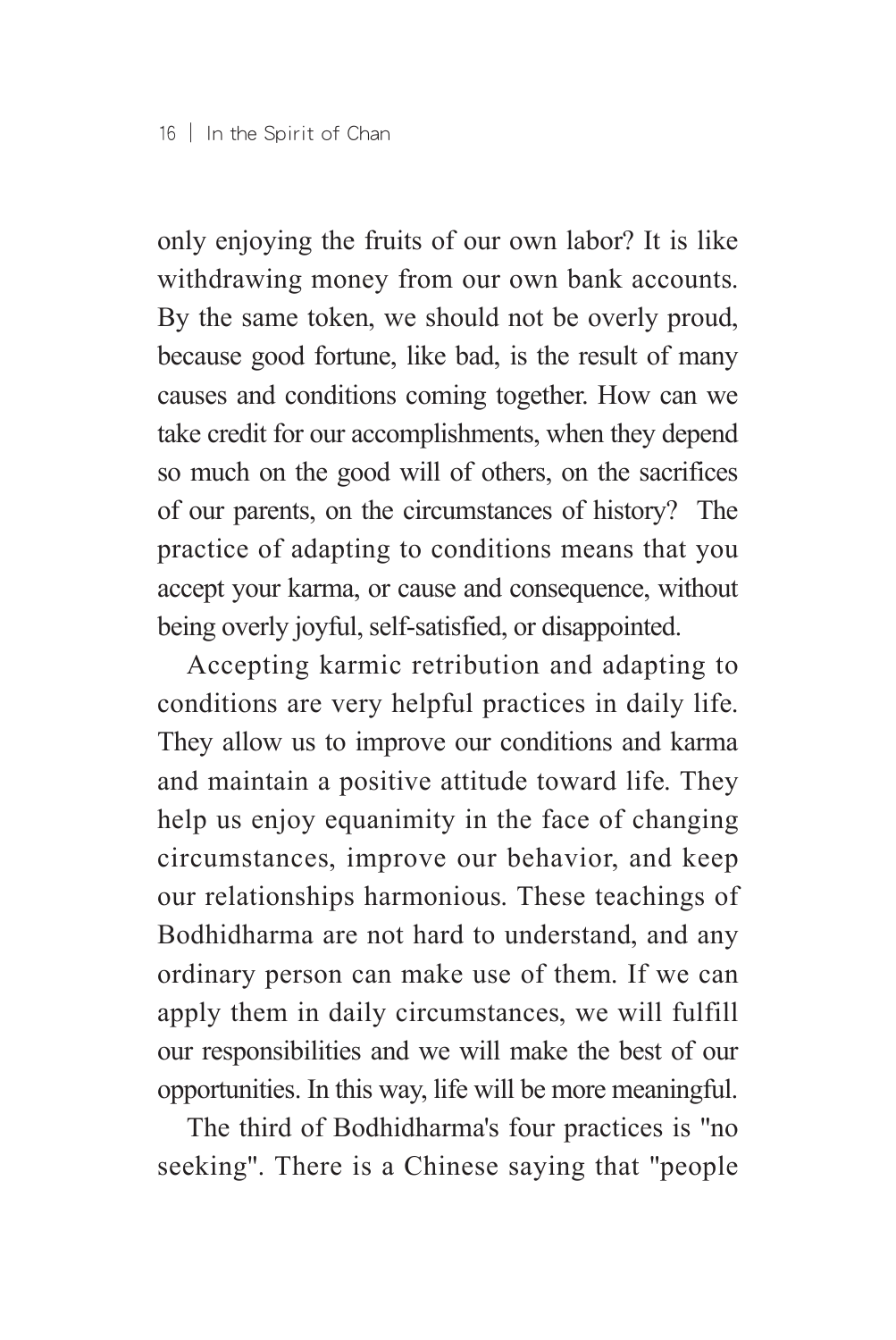Bodhidharma's Two Entries and Four Practices │ 17

raise children to help them in old age, and people accumulate food in case of famine". Today, people in the West may not raise children just to support them in old age, but people probably still accumulate food, or wealth, in case of hardship. This attitude is not the attitude of no seeking. In the practice of no seeking, we continually, diligently engage in useful activity, yet we have no thought that this activity is for our personal gain now or in the future. We do not look for personal benefits. This is not easy, and it is a higher level of practice than the second practice. In fact, in order to completely avoid self-centered activity, we must make the difficult step of realizing that the self does not exist.

What we commonly think of as the self is an illusion. It is nothing in itself at all but a name we give to our continuous interaction with the environment. We constantly see, hear, smell, taste, touch, and think, and it is this cascade of sensations, perceptions, and judgments, thought after thought, that we identify as the self.

To say that the self is an illusion, however, is not to say that the self is a hallucination. The self is not a mirage. We say that the self is illusory because it is not a stable entity but, rather, a series of events that are forever changing in response to a constantly changing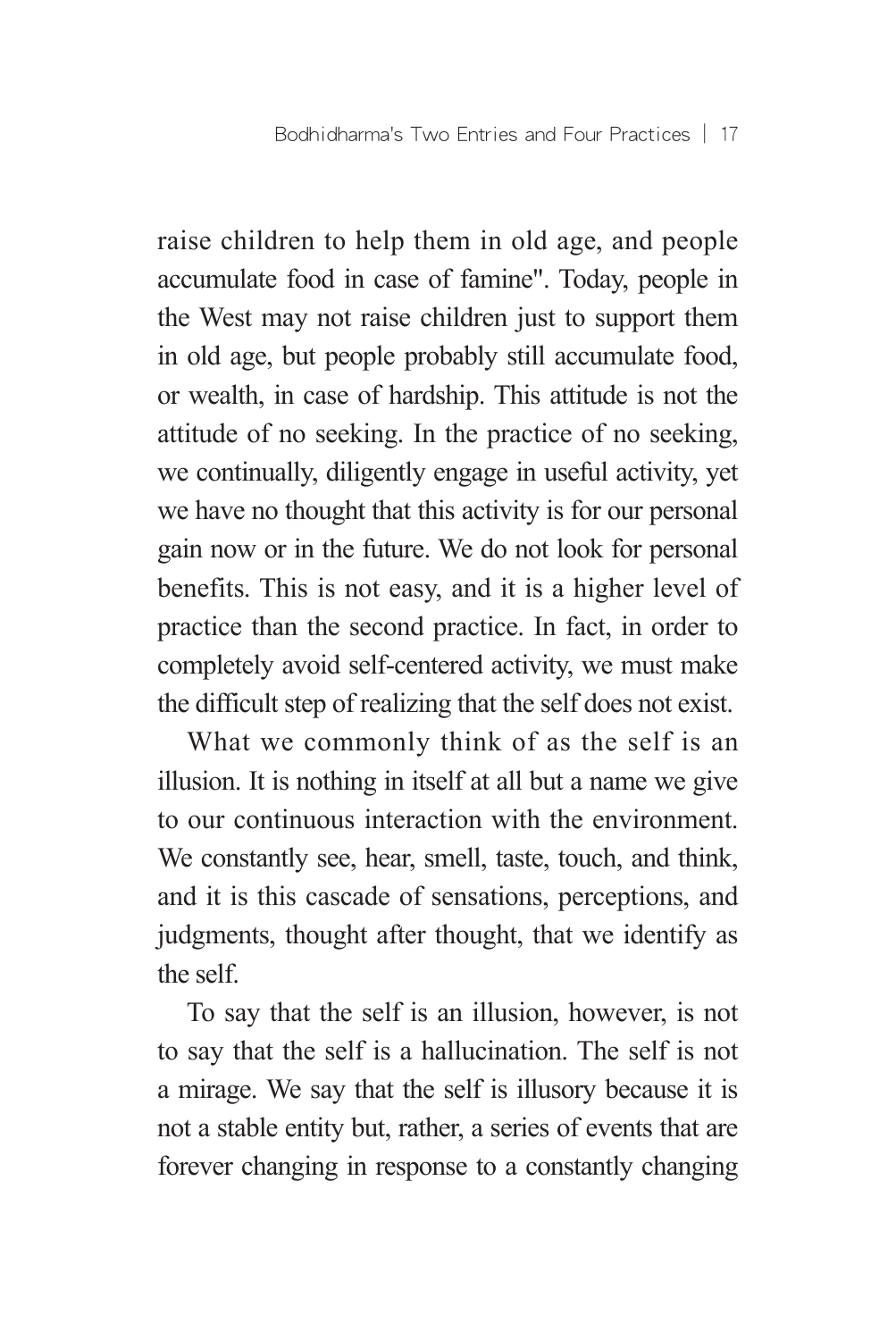environment. The self is not a thing that stays the same, and as such, we say that the self is an illusion. For the same reason, all phenomena are considered illusions; that is, all phenomena are selfless. All things change from moment to moment, evolving and transforming into something else. The self, therefore, is a false existence ceaselessly interacting with a false environment.

The practice of no seeking is an advanced practice because it is the practice of no-self. While it is normal for people to begin to learn and practice Buddhism for their own benefit, eventually, through practice, their self-centeredness falls away. They find themselves busy because others need their help, and they provide what is needed. Such a person no longer even thinks about attaining enlightenment.

When you have ceased to be concerned about your own attainment, then you are enlightened. Otherwise there will always be subtle, wandering thoughts and attachment to the desire to do something for yourself. If you want to free yourself from all worldly vexations and suffering and if you desire liberation, you are still attached to your self. It is only when you have no concern about your own enlightenment that you can truly be enlightened. The practice of no seeking is the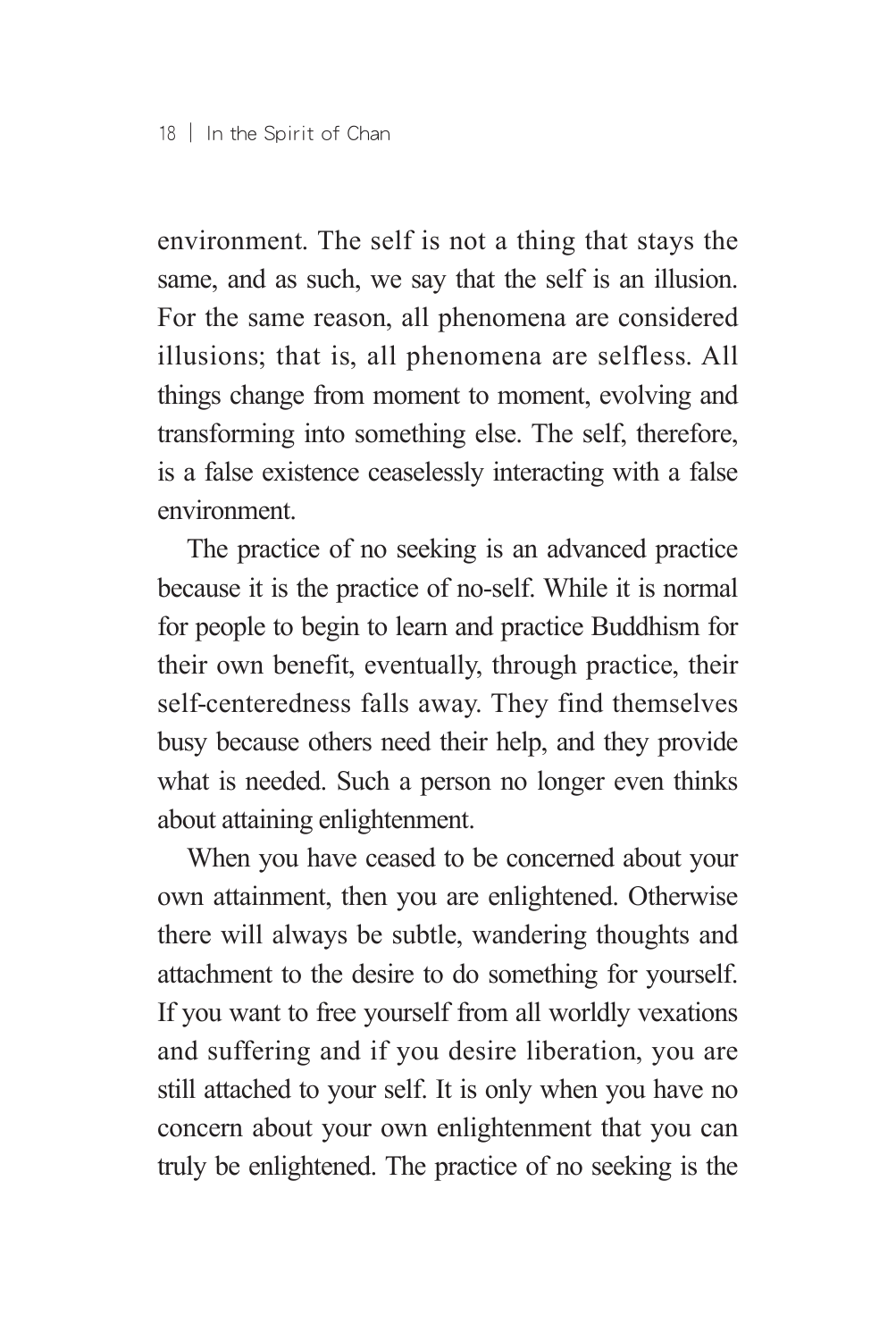practice of this enlightened state.

The fourth of Bodhidharma's practices, "union with the Dharma" , is a basic tenet of Buddhism that all phenomena are impermanent and do not have an intrinsic self. In the practice of union with the Dharma, we try to personally experience this impermanence and selflessness through direct contemplation of emptiness. This is the highest practice of Chan, and it leads to the highest attainment. It is the practice that allows us to reach the point of "entry through principle" that we talked about earlier.

But where does a practitioner begin? Different Buddhist sects employ many methods of practice that can be used by beginners, such as reading the scriptures, making vows, doing prostrations, mindfulness, and meditating on the breath. These methods all help us to go from scattered mind, which is confused, emotional, and unstable, to a mental state that is tranquil and in harmony with our environment. The very first thing we should do is relax the body and mind. If we can relax, we will be healthier and more stable and will relate to others more harmoniously.

There is a Buddhist householder who comes to the Chan Center who is very nervous. His nervousness makes other people feel nervous. When he talks to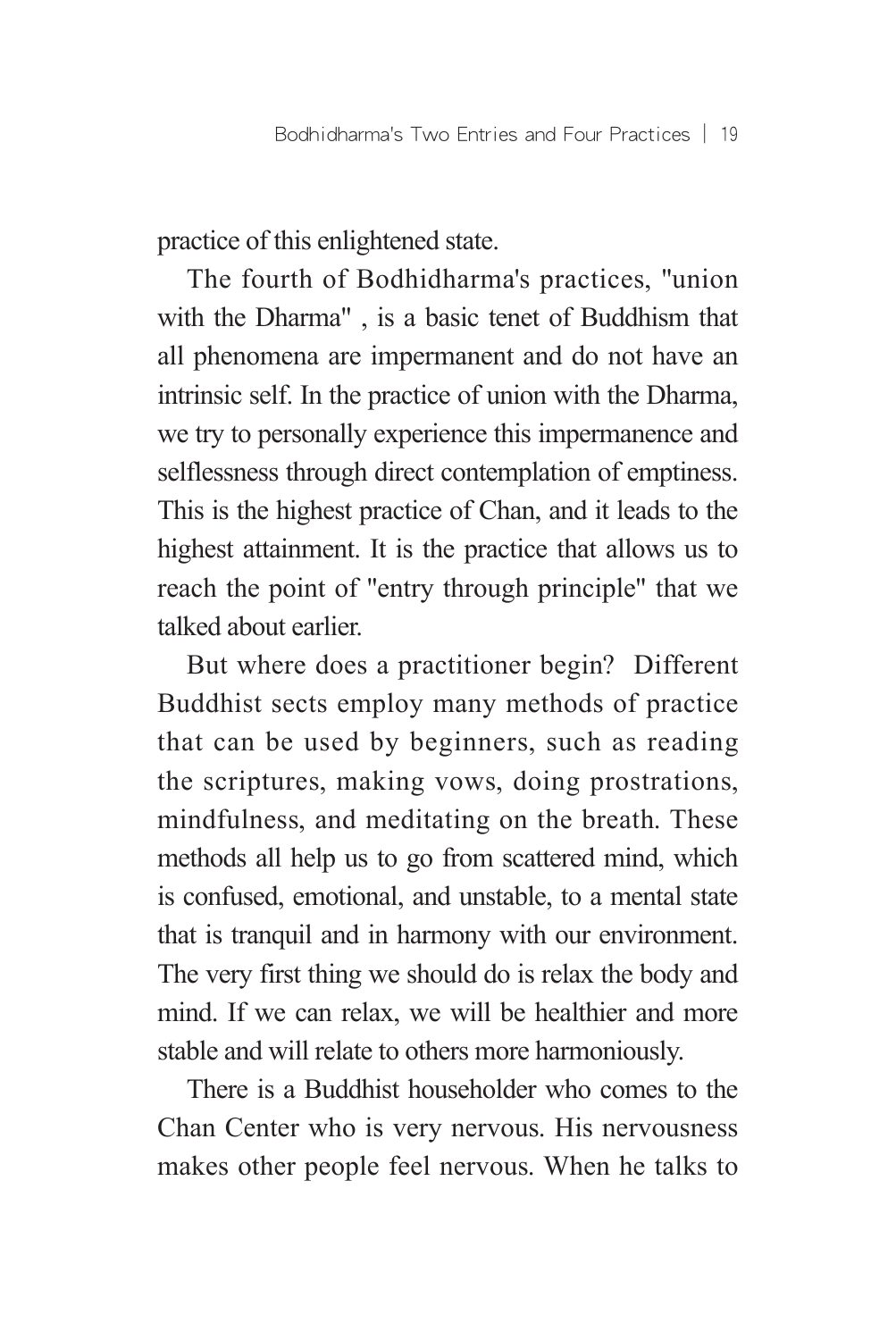you, his body is tense, as if he is about to attack you or defend himself. People react to this kind of behavior; it disturbs them. When I told him to relax his body, he responded in a tense, forced voice, "I am already relaxed!" He is constantly fearful and insecure, and because of the problems these feelings cause, he came to the Chan Center seeking help. He wanted to learn meditation, so I taught him to gradually relax his body and then his mind. If we cannot relax, there is no way we can meditate; and if we cannot meditate, the practice of no seeking is completely impossible. This man was impatient and thought that if he got enlightened all his problems would disappear. He said to me, "Master, I do not want anything; I just want the method to get enlightened quickly. Give me the method as soon as possible." I answered, "Such a method has not been invented. If I could invent a guaranteed, speedy method of enlightenment, I could probably sell it for quite a lot of money."

Now I have invented the following method, and I offer it free of charge to whomever wishes to learn. The method is to relax your body and mind. It is easy and simple. Do no ask whether it can lead you to enlightenment. First you should be able to relax, and later we can talk about enlightenment. Close your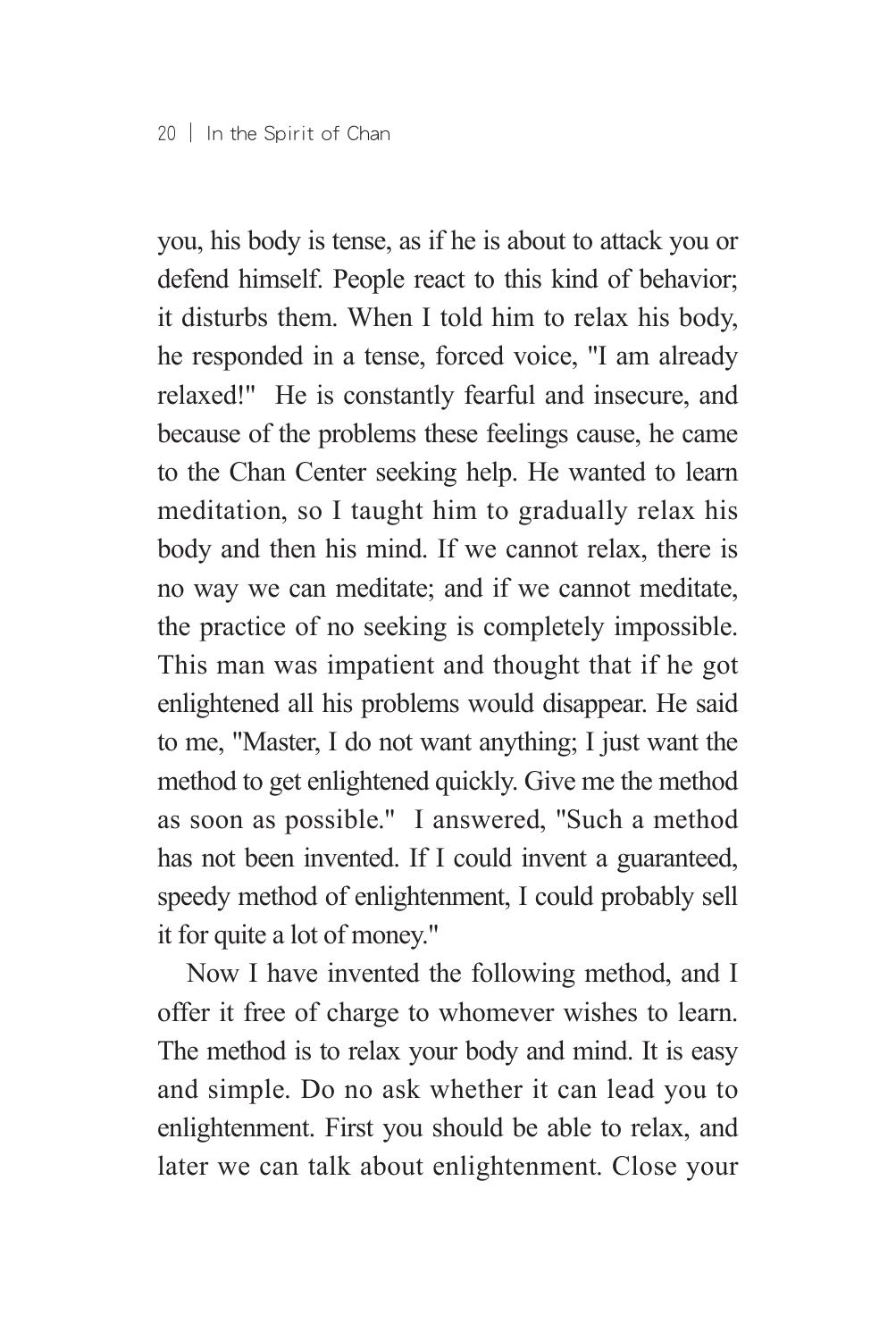eyes, lean back in your chair, and relax your muscles. Completely relax your eyes. It is very important that your eyelids be relaxed and do not move. There should not be any tension around your eyeballs. Do not apply any force or tension anywhere. Relax your facial muscles, shoulders, and arms. Relax your abdomen and put your hands in your lap. If you feel the weight of your body, it should be at your seat. Do not think of anything. If thoughts come, recognize them and pay attention to the inhaling and exhaling of your breath through your nostrils. Ignore what other people are doing. Concentrate on your practice, forget about your body, and relax. Do not entertain doubts about whether what you are doing is useful.

The principle of this method is to relax-to be natural and clear. Keep each session short, but practice frequently. In the beginning, each session should be ten minutes or less, gradually working your way up to twenty to thirty minutes if you can do it without too much discomfort. If you do it longer, you will probably feel restless or fall asleep. You can use this method a few times a day; it will refresh your body and mind and eliminate some of the confusion in your daily life. Gradually you will gain the stability of body and mind that makes it possible to, eventually, enter the gate of Chan.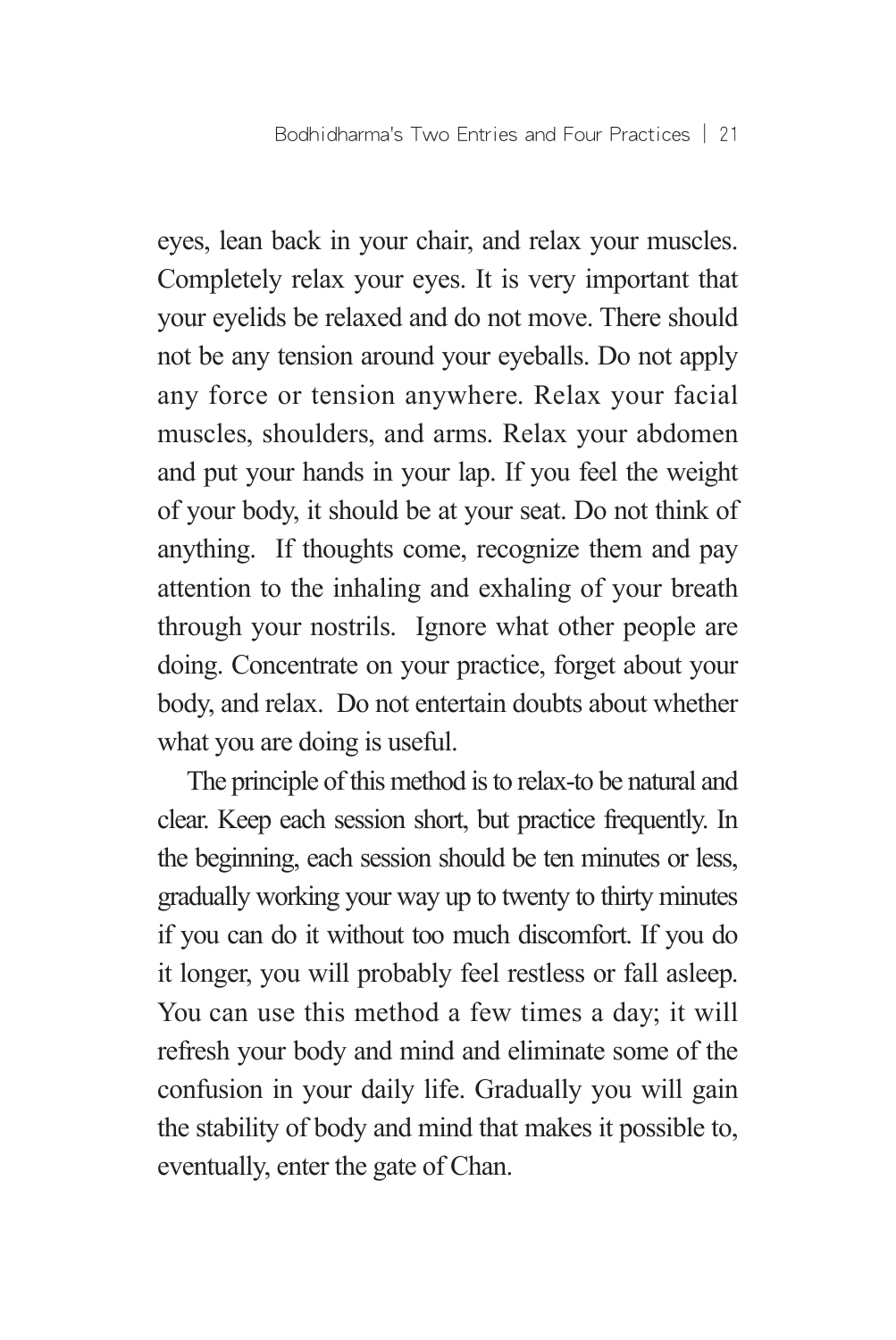#### *Chan: The Gateless Gate*

C han is often referred to as the gateless gate. The "gate" is both a method of practice and a path to liberation; this gate is "gateless," however, in that Chan does not rely on any specific method to help a practitioner achieve liberation. The methodless method is the highest method. So long as the practitioner can drop the self-centered mind, the gateway into Chan will open naturally.

The primary obstacle to attaining wisdom is attachment to the self. When you face people, things, and situations, the notion of "I" arises immediately. When you attach to this "I" , you categorize and judge everything else accordingly: "This is mine; that is not. This is good for me; that is not. I like this; I hate that." Attachment to the idea of self makes true clarity impossible.

But how might we define non-attachment? According to Chan, non-attachment means that when you face circumstances and deal with other people, there is no "I" in relation to whatever may appear in front of you. Things are as they are, vivid and clear. You can respond appropriately and give whatever is needed. Clear awareness of things as they are, in this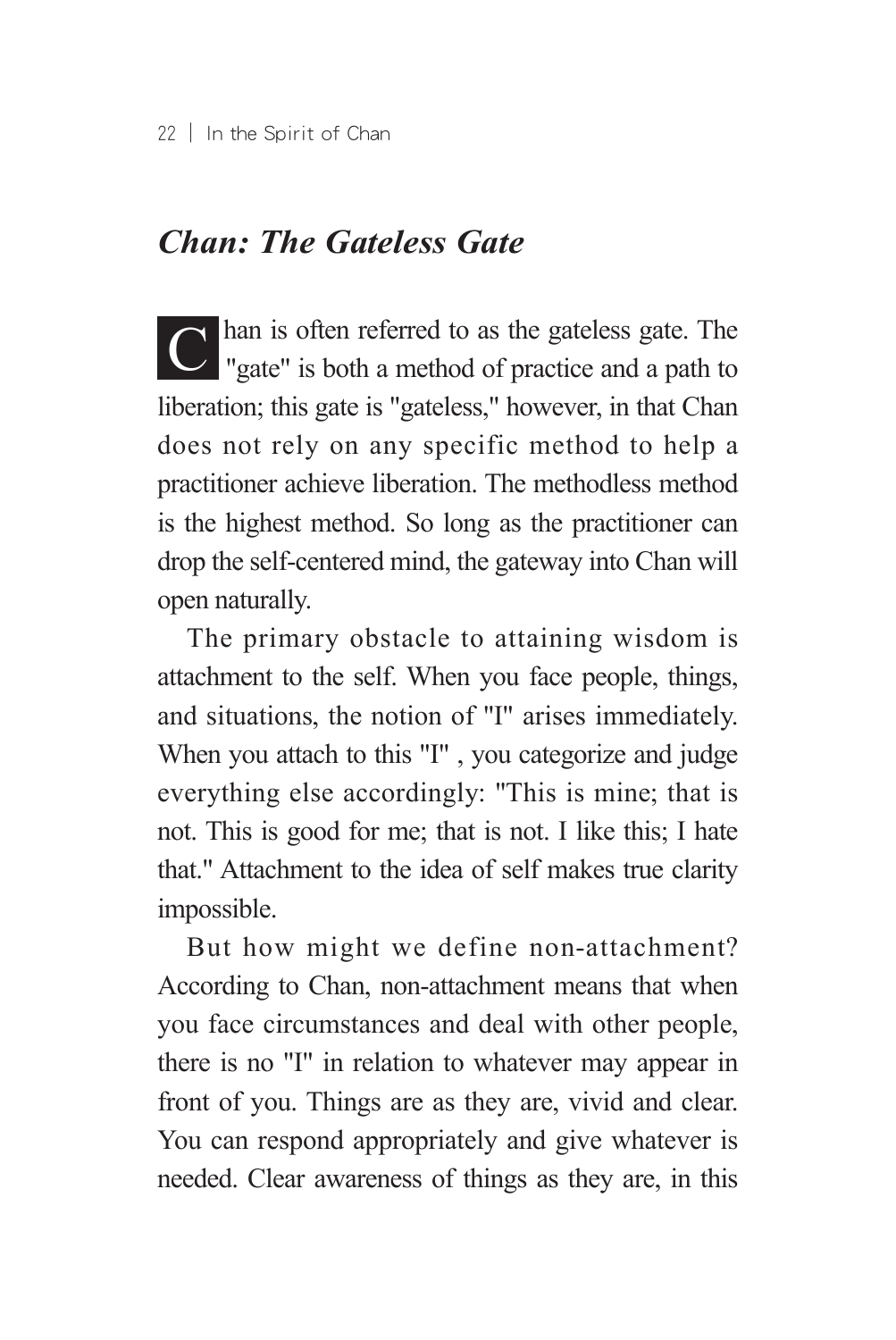state of selflessness, is what Chan calls wisdom. Giving whatever others may need with no thought of the self is what Chan calls compassion. Wisdom and compassion describe the awareness and function of the enlightened mind. In Chan, these two cannot be separated, and both depend on putting down the attachment to self.

As the Chan school evolved, two forms of practice developed, which correspond roughly to Bodhidharma's two entries, the one through principle and the other through practice. The method of Silent Illumination is the specialty of the Caodong tradition, while the Linji tradition advocates the method of gong an and huatou. Both approaches can lead to enlightenment, the realization of no-self.

The term Silent Illumination, or Mozhao, is associated with the Song dynasty master Hongzhi Zhenjue (1091-1157), although the practice itself can be traced back at least as far as Bodhidharma and his concept of entry through principle. Five generations later, the great master Yongjia (665-713) wrote about "clarity and quiescence" in his Song of Enlightenment. Quiescence refers to the practice of silencing the mind, and clarity refers to contemplation, illuminating the mind with the light of awareness.

Hongzhi himself described the "silent sitting" as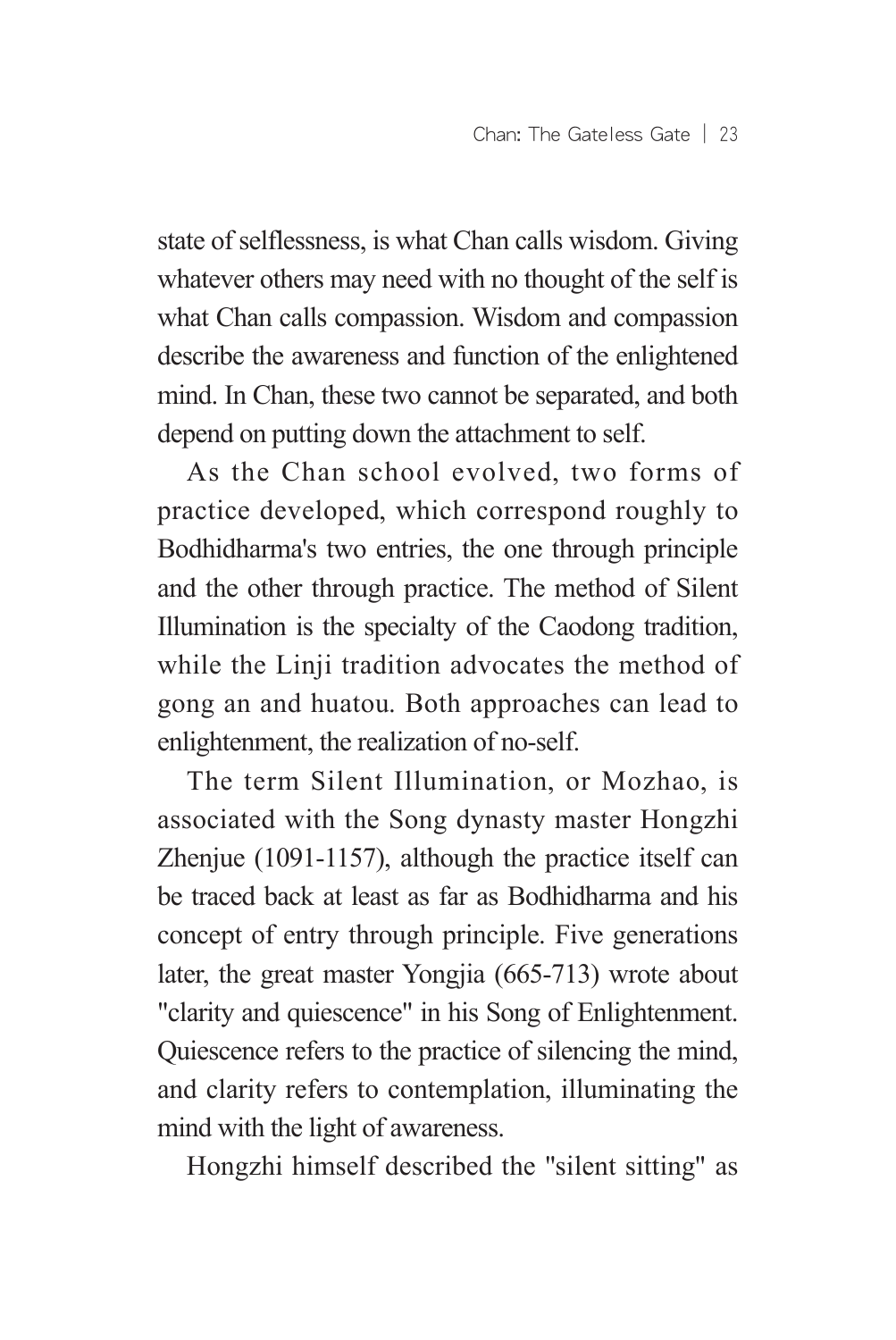thus: "your body sits silently; your mind is quiescent, unmoving. This is genuine effort in practice. Body and mind are at complete rest. The mouth is so still that moss grows around it. Grass sprouts from the tongue. Do this without ceasing, cleansing the mind until it gains the clarity of an autumn pool, bright as the moon illuminating the evening sky."

In another place, Hongzhi said, "In the silent sitting, whatever realm may appear, the mind is very clear to all the details, yet everything is where it originally is, in its own place. The mind stays on one thought for ten thousand years, yet does not dwell on any form, inside or outside."

To understand Silent Illumination Chan, it is important to understand that while there are no thoughts, the mind is still very clear, very aware. Both the silence and the illumination must be there. According to Hongzhi, when there is nothing going on in one's mind, one is aware that nothing is happening. If one is not aware, this is just Chan sickness, not the state of Chan. So in this state, the mind is transparent. In a sense, it is not completely accurate to say that there is nothing present, because the transparent mind is there. But it is accurate in the sense that nothing can become an attachment or obstruction. In this state, the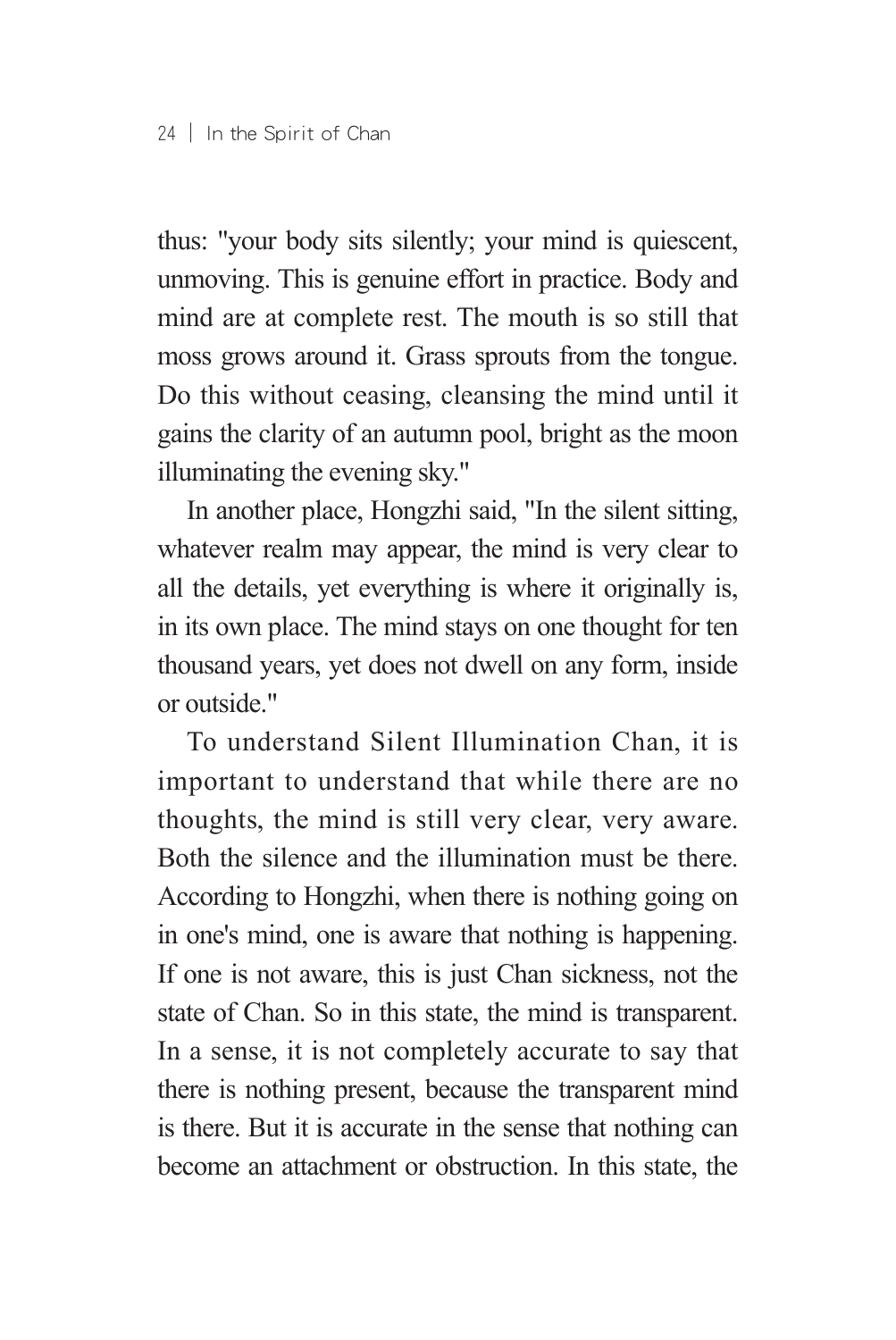mind is without form or feature. Power is present, but its function is to fill the mind with illumination, like the sun shining everywhere. Hence, Silent llumination is the practice in which there is nothing moving, but the mind is bright and illuminating.

A gongan is a story of an incident between a master and one or more disciples that involves an understanding or experience of the enlightened mind. The incident usually, but not always, involves dialogue. When the incident is remembered and recorded, it becomes a "public case", which is the literal meaning of the term. Often what makes the incident worth recording is that, as the result of the interchange, a disciple had an awakening, an experience of enlightenment.

Master Zhaozhou was asked by a monk, "Does a dog have Buddha-nature?" The master replied, "Wu", meaning nothing. This is a basic gongan, possibly the most famous on record. Here is another gongan, also involving Zhaozhou. Zhaozhou had a disciple who met an old woman and asked her, "How do I get to Mt. Tai?" She said, "Just keep going!" As the monk started off, he heard the old woman remark, "He really went!" Afterward, the disciple mentioned this to Zhaozhou, who said, "I think I will go over there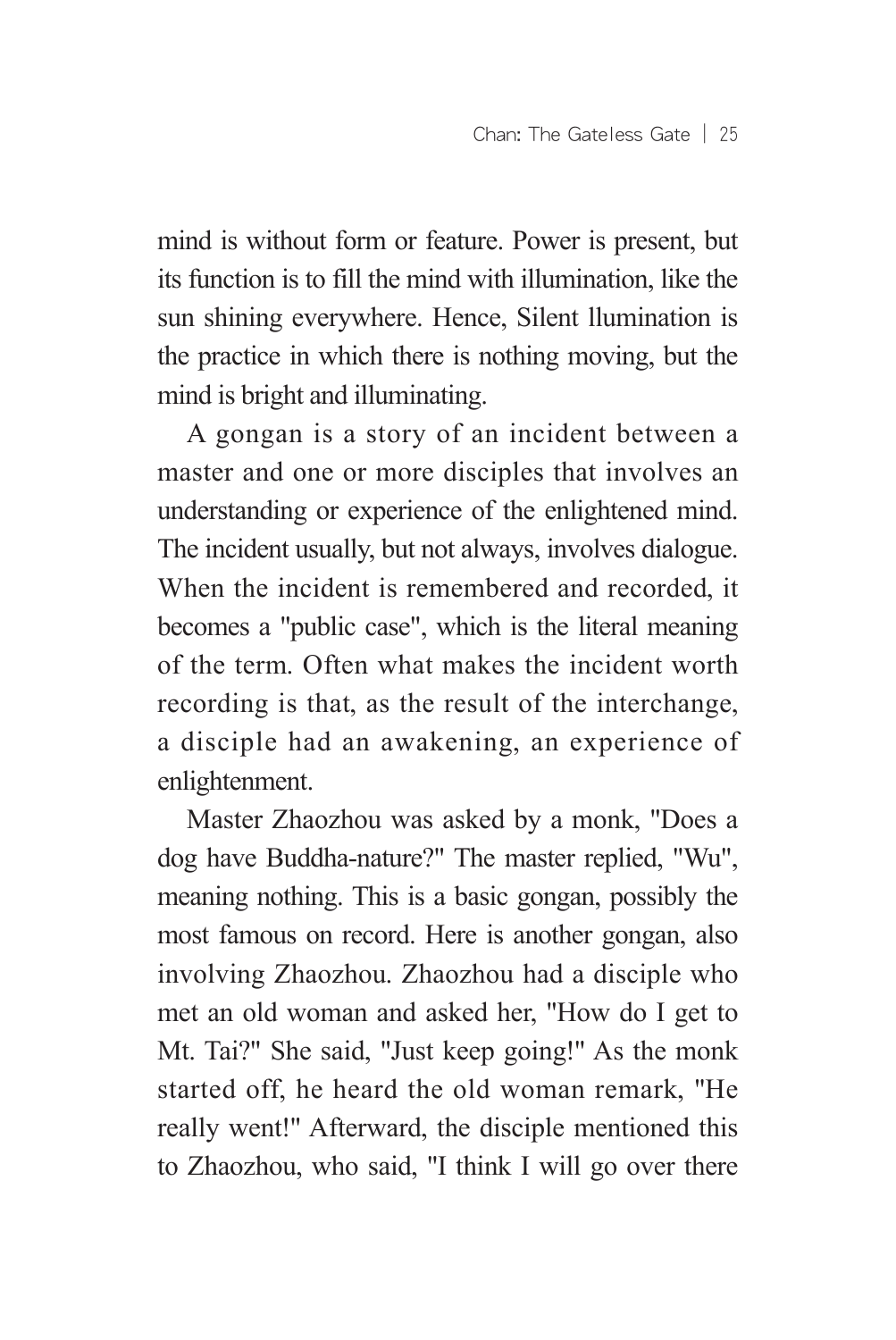and see for myself." When he met the old woman, Zhaozhou asked the same question and she gave the same response: "Just keep going!" As Zhaozhou started off, he heard the old lady said as she had last time, "He really went!" When Zhaozhou returned, he said to the assembly, "I have seen through that old woman!" What did Zhaozhou find out about that old woman? What is the meaning of this lengthy and obscure gongan?

Around the time of the Song dynasty (960-1276), Chan masters began using recorded gongan as a subject of meditation for their disciples. The practitioner was required to investigate the meaning of the historical gongan. To penetrate the meaning of the gong an, the student has to abandon knowledge, experience, and reasoning, since the answer is not accessible by these methods. The student must find the answer by can (pronounced: tsan) gongan, or "investigating the gongan." This requires sweeping from consciousness everything but the gongan, eventually generating the "doubt sensation," which is a strong sensation of wonder and an intense desire to know the meaning of the gongan.

Closely related, but not identical to the gongan is the huatou. A huatou-literally, "head of a spoken word" is a question that a practitioner asks himself or herself.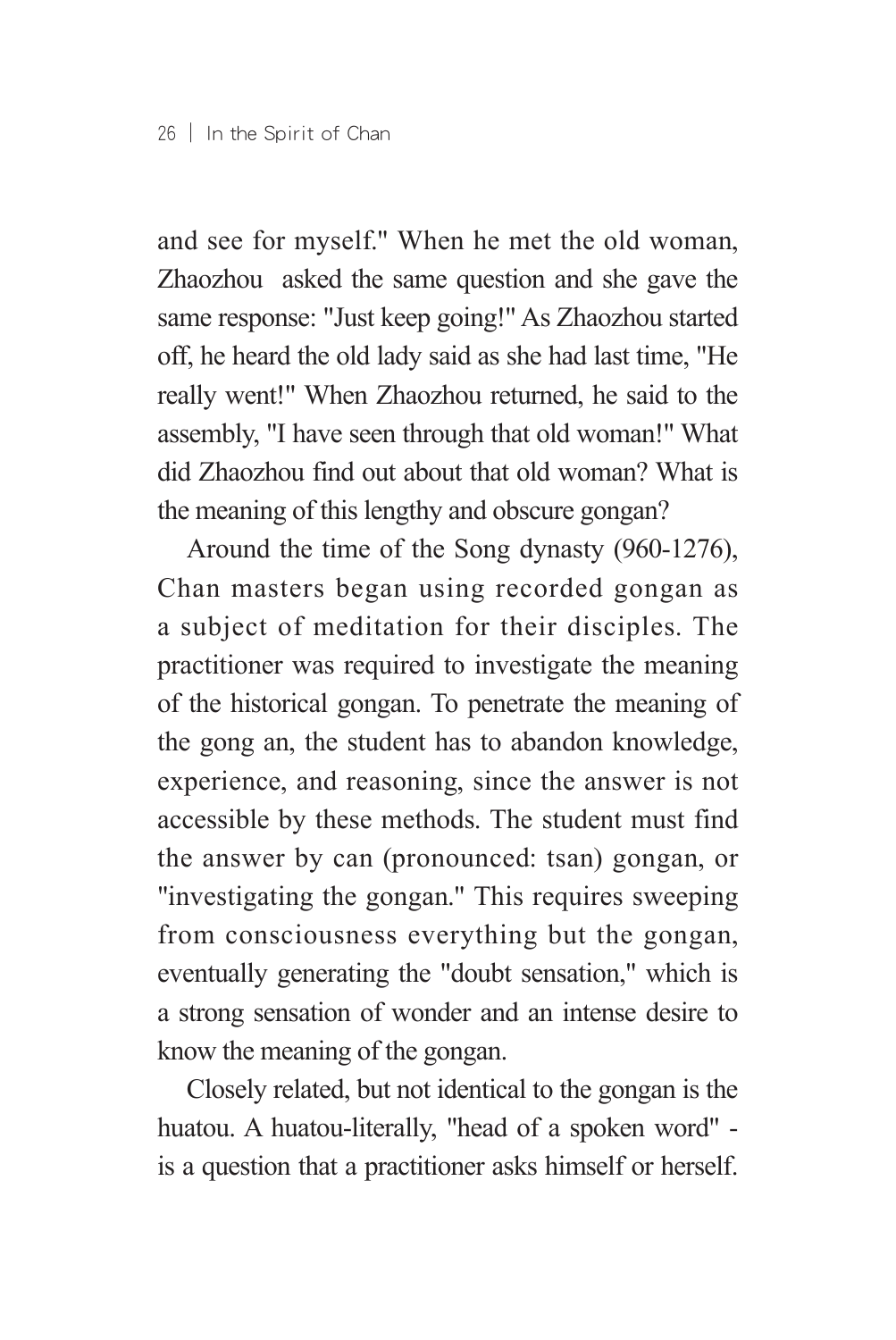"What is Wu?" and "Who am I?" are commonly used huatous. In the huatou practice, one devotes one's full attention to repeating the question incessantly. The gongan and the huatou methods are similar in that the practitioner tries to arouse the great doubt sensation in order to eventually shatter it and awaken to enlightenment.

Chan master Dahui Zong gao (1089-1163), one of the greatest advocates of huatou practice, maintained that sitting meditation is necessary to settle the wandering mind before a student can effectively use a gongan or huatou. A scattered mind lacks the focus or energy necessary to generate the great doubt, so in training my students, I first give them a method to unify the scattered mind. Once the student's mind is stable and concentrated, the application of gongan or huatou may cause the great doubt to rise. This doubt is not the ordinary doubt of questioning the truth of an assertion. It is the fundamental uncertainty, the existential dilemma, that underlies all of our experiences:the question of who we are and the meaning of life and death. Because the question inherent in the gongan or huatou cannot be resolved by logic, the practitioner must continually return to the question, nurturing the "doubt mass" until it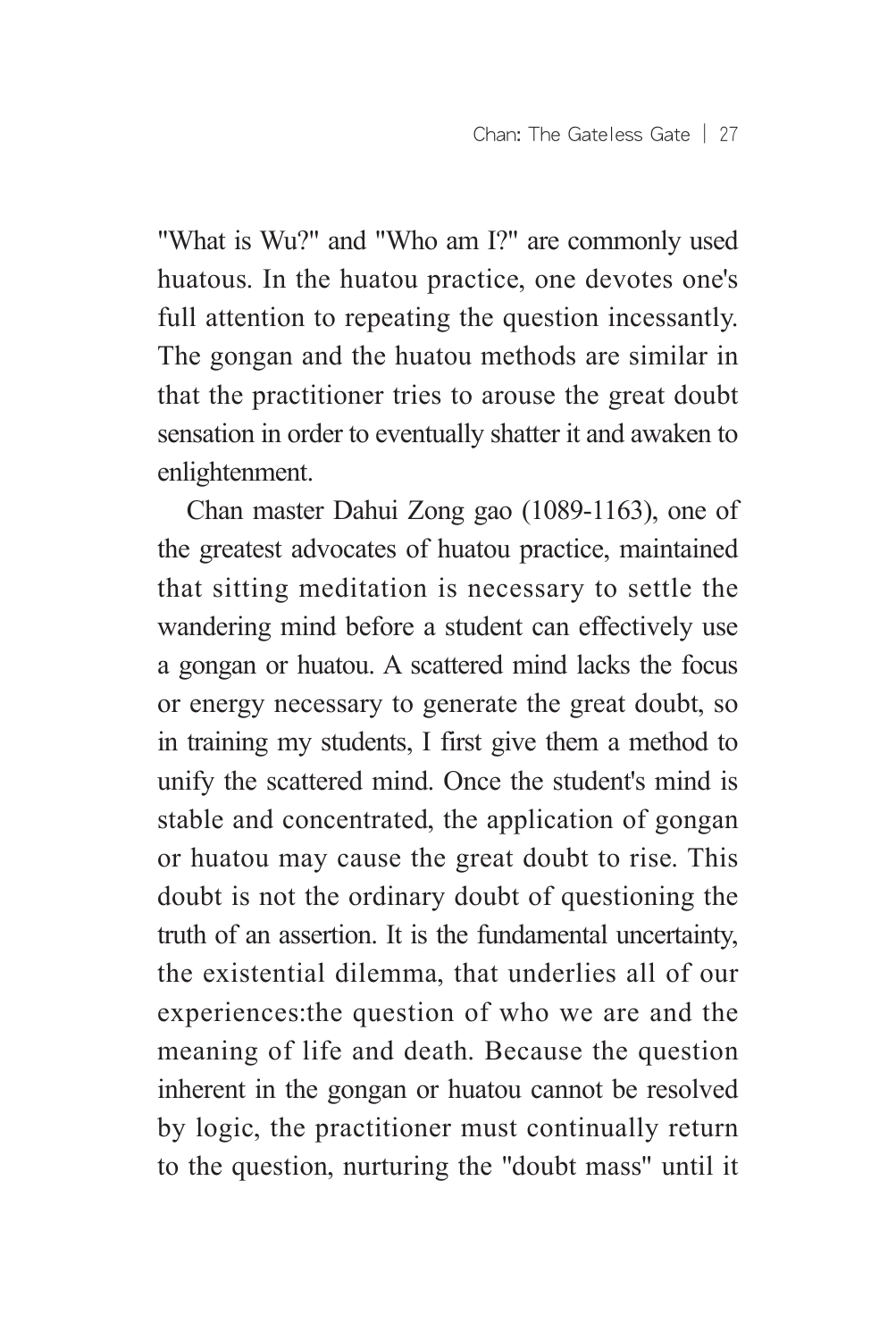is like a "hot ball of iron stuck in his throat". If the practitioner can persist and keep the energy from dissipating, the doubt mass will eventually disappear in an explosion that can wipe away all doubt from the mind, leaving nothing but the mind's original nature, or enlightenment.

It is also possible, and perhaps more likely, that the explosion will lack sufficient energy to completely cleanse the mind of attachment. Even as great a master as Dahui did not penetrate sufficiently in his first explosive experience. His teacher Yuanwu (1063-1135) told him, "You have died, but you have come back to life." His enlightenment was confirmed on his second experience.

Therefore, it is very important to have a reliable Shifu, or teacher, guiding one through all stages of practice. At the outset, attempting to generate the great doubt before the mind is sufficiently stable would, at best, be useless and, at worst, give rise to a lot of anxiety. And finally, any experience one has as a result of the practice must be confirmed by an adept master. Only a genuine master will know the difference between a true and a false enlightenment.

The practice of gongan or huatou is an aggressive, explosive approach toward enlightenment; the practice